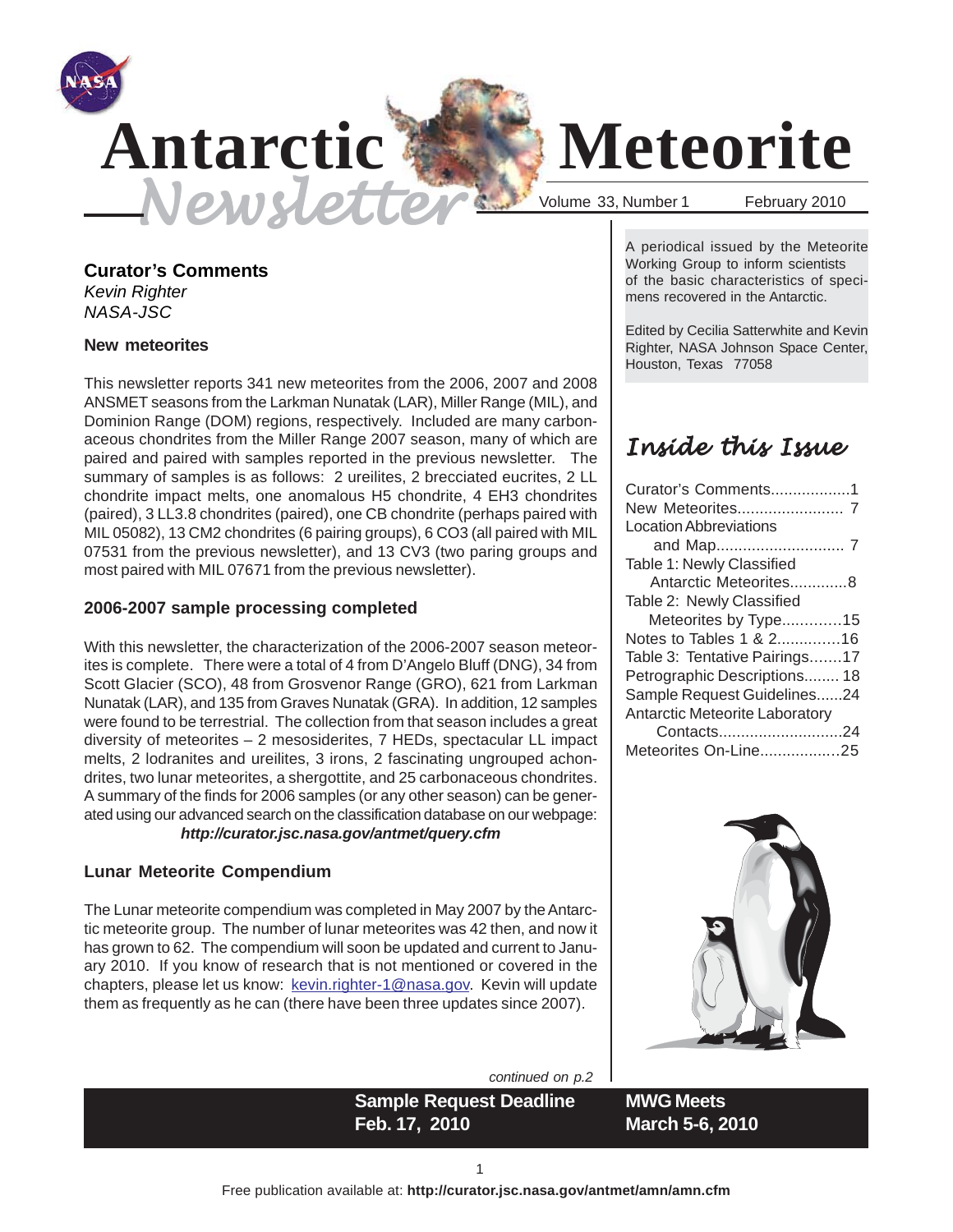#### **Report on the 2009-2010 ANSMET Field Season Ralph Harvey, ANSMET**

Every ANSMET field season is memorable in some fashion, and the memories can be good (a particularly interesting find), bad (a 6-day windstorm to start the season), fun (the Christmas "mime-off") or just ugly (The death of 6 snowmobiles under one driver). The 2009-2010 field season was no exception, and will be remembered for several exceptional things. First, it was a "good weather" season. After the past 4-5 years Mother Nature owed us a break, and the field team got it this year, with only about 5 days of weather too windy or snowy for effective searching. As a result the field team systematically searched a much larger area than predicted, and slightly over 1000 specimens were recovered. Also memorable was that cool specimens started showing up early and kept coming. The SI curators joke that regardless of the total number of meteorites recovered, a typical season always yields about 50 unusual (i.e., non-ordinary-chondrites) specimens. Based on this, they've suggested we just head home after the first 50 finds and save a lot of effort. That tactic might actually have worked this year; about a dozen very cool specimens showed up in the first few days of searching, and every day seemed to bring at least a few more hard-to-identify (and thus easy-to-love) finds. Finally, it was a welcome season where everything went pretty closely to plan, and plan A at that; flights were on time, equipment worked and lasted through the season, and there were no shortages of key material. That was a big change from the last few seasons, where plan A quickly devolved into plan C or D with shortened field time and balky equipment. In a nutshell, the 2009-2010 ANSMET field season went extremely well, and the field team (consisting of John Schutt, Lindsay Keller, Neyda Abreu, Vera Fernandez, Jim Karner, Bingkui Miao, Brian Hynek and Marc Fries) made the best of it. You'll be seeing the fruits of their labor in the Fall newsletter, and I am convinced that the rocks themselves will make this a memorable season for ANSMET sample users.



The 2009-2010 ANSMET field team enjoying Christmas dinner al fresco. From left to right: Marc Fries, John Schutt, Vera Fernandez, Lindsay Keller, Bryan Hynek, Neyda Abreu, Jim Karner, Bingkui Miao.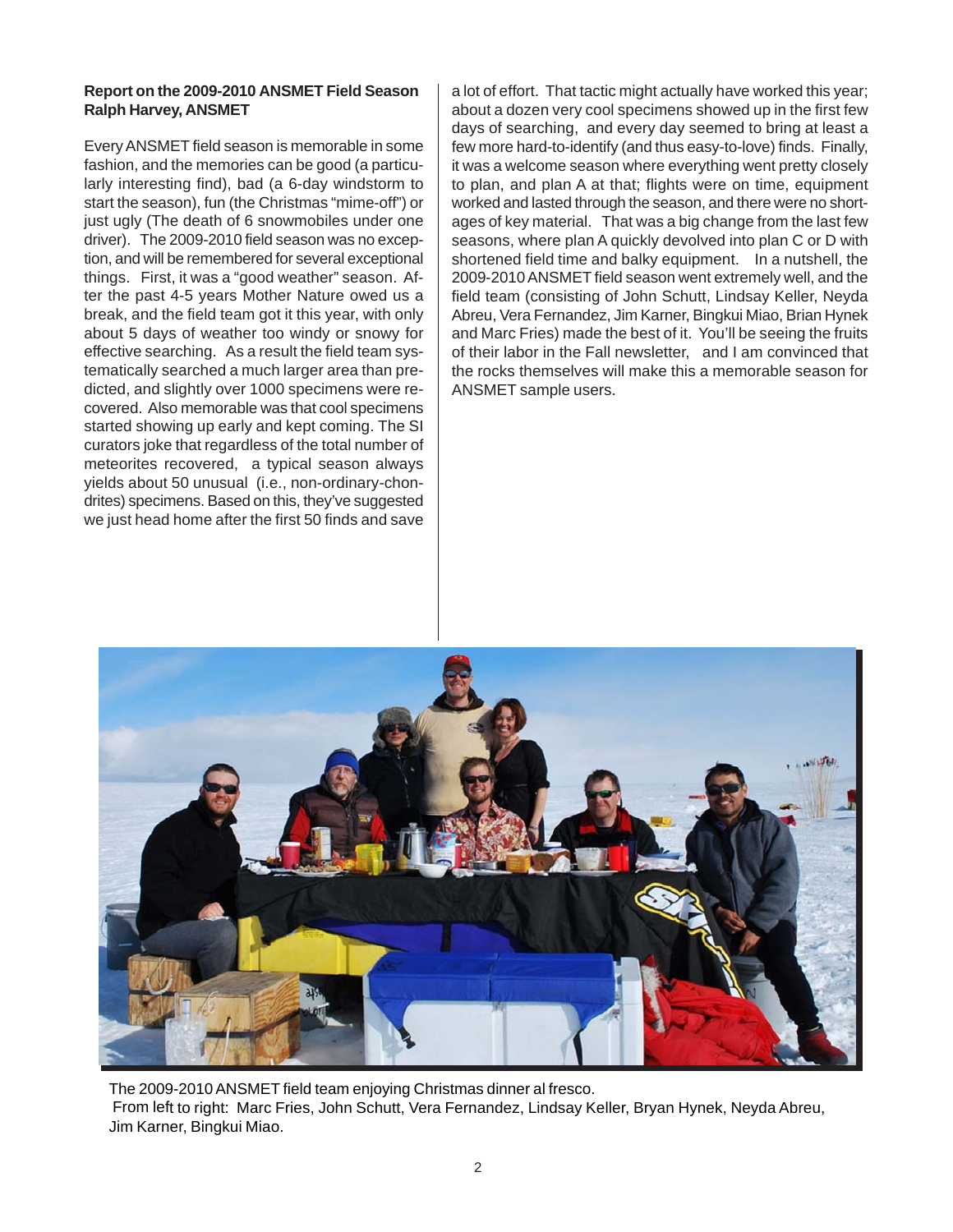#### **Re-classification of some carbonaceous and ordinary chondrites, HEDs, and a lunar meteorite**

In a few previous newsletters (AMN 30, no. 2, 31 no. 1) we announced US Antarctic meteorite reclassifications of various chondrites and achondrites, in light of new data obtained since the original classifications. Continuing to update our database, here are listed re-classifications of various HED, carbonaceous, enstatite and ordinary chondrites. These are based on either new published information, or correction of terminology.

| <b>GENERIC</b>   | <b>NEW CLASS</b>          | <b>CURRENT CLASS</b>   | <b>REASON OR ISSUE</b>                       |
|------------------|---------------------------|------------------------|----------------------------------------------|
| EET 96010        | CM <sub>2</sub>           | CV <sub>3</sub>        | see notes and [3,4]                          |
| WIS 91600        | CM <sub>2</sub>           | C <sub>2</sub>         | see notes and [27]                           |
| EET 96286        | CR <sub>2</sub>           | CV <sub>3</sub>        | see notes and [1,2]                          |
| MET 01017        | CV3 anom                  | CR <sub>2</sub>        | see notes and [1]                            |
| EET 96026        | CV3 reduced               | R                      | see notes and [3,4,5,6,7]                    |
| MET 01149        | R <sub>3</sub>            | CK <sub>3</sub>        | see notes                                    |
|                  |                           |                        |                                              |
| MIL 07006        | Lunar feldspathic breccia | Lunar basaltic breccia | see notes and [18] and [26]                  |
| MET 00452        | L(LL)3.05                 | H <sub>3.5</sub>       | [8]                                          |
| MET 00526        | L(LL)3.05                 | H <sub>3.0</sub>       | [8]                                          |
| GRO 95502        | L3.2                      | L3.5                   | [8]                                          |
| GRO 95544        | L3.2                      | L3.5                   | [8]                                          |
| MET 96503        | L3.10                     | L3.6                   | [8]                                          |
| ALHA81001        | Eu "ub"                   | Eu "pm"                | not a polymict eucrite, [9,10,11]            |
| LEW 87010        | Eu "ub"                   | Eu "pm"                | see notes and [10], [13]                     |
| <b>RKPA80204</b> | Eu "br"                   | Eu "ub"                | ssee notes and [10], [13], [14]              |
| GRO95633         | howardite                 | Eu "br"                | see notes and [10], [12]                     |
|                  |                           |                        |                                              |
| <b>RKPA80207</b> | $H3.2 - 3.7$              | L3.2/3.7               | it is a breccia, so hyphen, not slashes      |
| ALH 85062        | $H3.5 - 4$                | L3.5/4                 | it is a breccia, so hyphen, not slashes      |
| ALHA81024        | H3.6                      | L3.6                   | H: [20]                                      |
| WIS 91627        | H3.8                      | H <sub>3.7</sub>       | 3.8: [17]                                    |
| ALHA78149        | H4                        | L <sub>3</sub>         | H4: [16]                                     |
| LEW 88021        | H4                        | L4                     | H4: Met Bull 83, 1999                        |
| EET 83221        | H4-6                      | H4/6                   | it is a breccia, so hyphen, not slashes      |
| ALH 84006        | H4/5                      | H4-5                   | it is transitional, so slashes, not hyphen   |
| <b>ALHA78147</b> | H <sub>5</sub> /6         | $H5-6$                 | it is transitional, so slashes, not hyphen   |
| EET 96188        | L/LL3.2                   | L(LL)3.2               | Parentheses is the wrong notation here       |
| <b>ALHA77252</b> | $L3-6$                    | L3.8                   | L3-6 from orig. desc.; not paired with 77216 |
| LEW 86549        | $L3.0 - 3.7$              | L3.0/3.7               | it is a breccia, so hyphen, not slashes      |
| <b>RKP 86700</b> | $L3.0 - 3.9$              | L3.0/3.9               | it is a breccia, so hyphen, not slashes      |
| GRO 95539        | L3.1                      | L <sub>3</sub>         | 3.1: [17]                                    |
| LEW 86022        | $L3.2 - 3.5$              | L3.2/3.5               | it is a breccia, so hyphen, not slashes      |
| EET 83395        | $L3.2 - 3.6$              | L3.2/3.6               | it is a breccia, so hyphen, not slashes      |
| MAC 88199        | L3.3                      | L3.4                   | 3,3: [17]                                    |
| LEW 86307        | $L3.3 - 3.5$              | L3.3/3.5               | it is a breccia, so hyphen, not slashes      |
| EET 83399        | $L3.3 - 3.6$              | L3.3/3.6               | it is a breccia, so hyphen, not slashes      |
| EET 83260        | $L3.3 - 3.7$              | L3.3/3.7               | it is a breccia, so hyphen, not slashes      |
| ALH 83008        | $L3.4 - 3.7$              | L3.4/3.7               | it is a breccia, so hyphen, not slashes      |
| EET 82601        | $L3.5 - 3.7$              | L3.5/3.7               | it is a breccia, so hyphen, not slashes      |
| <b>RKPA79008</b> | $L3.5 - 3.8$              | L3.5/3.8               |                                              |
|                  |                           |                        | it is a breccia, so hyphen, not slashes      |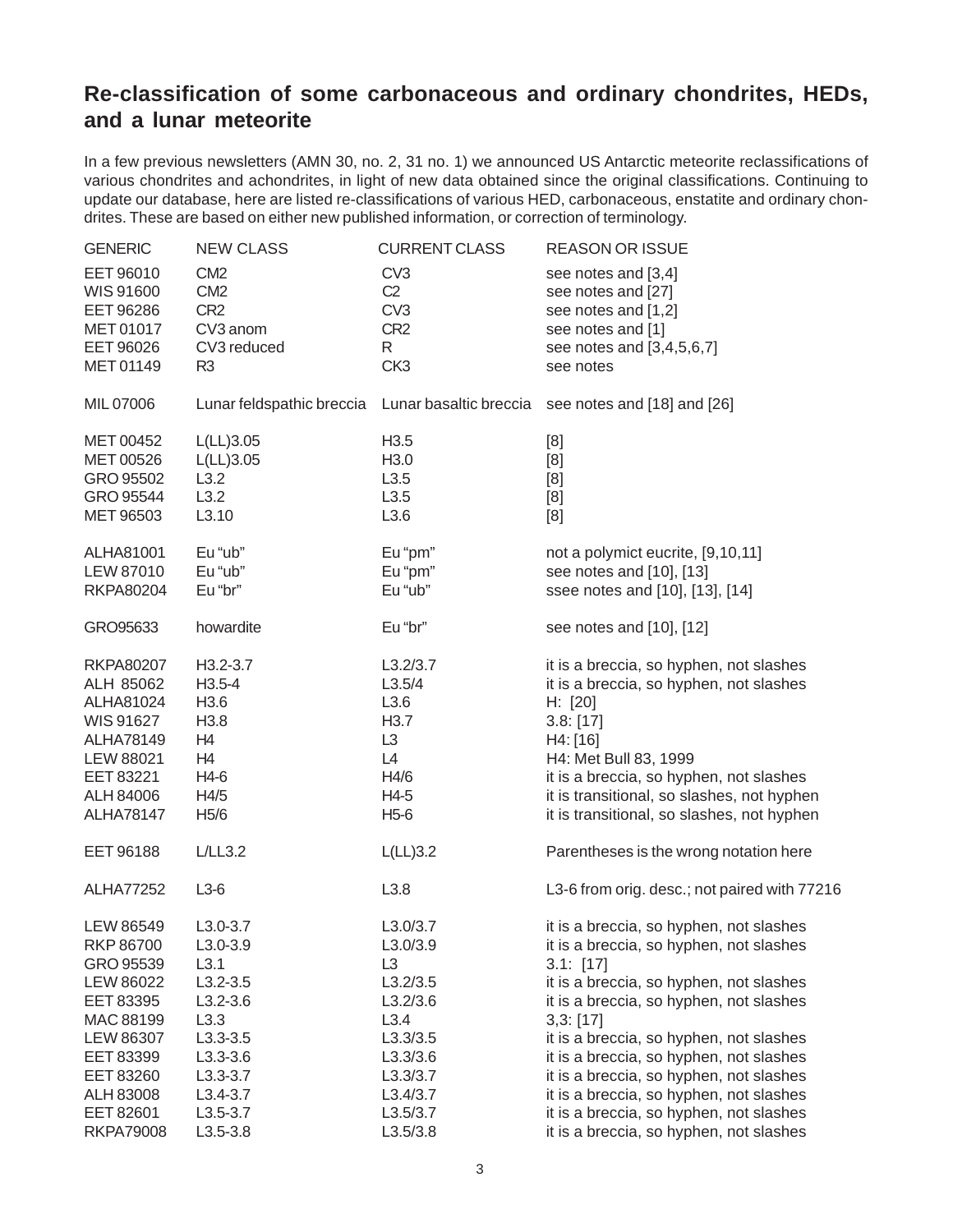| <b>GENERIC</b><br>LEW 86021<br><b>RKPA80256</b><br>ALHA77216<br><b>ALHA79022</b><br>EET 90628<br>GRO 95505<br><b>LEW 88175</b><br>QUE 93705<br><b>LEW 87284</b><br>ALH 84086 | <b>NEW CLASS</b><br>$L3.5 - 3.9$<br>$L3.6 - 4$<br>$L3.7 - 3.9$<br>$L3.7 - 4$<br>L3.4<br>L3.4<br>L3.4<br>L3.4<br>L3.5<br>L3.8                                                               | <b>CURRENT CLASS</b><br>L3.5/3.9<br>L3.6/4<br>L3.7/3.9<br>L3.7/4<br>L3.5<br>L3.3<br>LL3.8<br>L3.7<br>L3.6<br>LL3.8                                                               | <b>REASON OR ISSUE</b><br>it is a breccia, so hyphen, not slashes<br>it is a breccia, so hyphen, not slashes<br>it is a breccia, so hyphen, not slashes<br>it is a breccia, so hyphen, not slashes<br>3.4: [17]<br>3.4: [24] [17]<br>3.4: [17]<br>3.7: [17]<br>3.5: [17] |
|------------------------------------------------------------------------------------------------------------------------------------------------------------------------------|--------------------------------------------------------------------------------------------------------------------------------------------------------------------------------------------|----------------------------------------------------------------------------------------------------------------------------------------------------------------------------------|--------------------------------------------------------------------------------------------------------------------------------------------------------------------------------------------------------------------------------------------------------------------------|
| TIL 82408<br>ALH 83010<br>ALHA81251<br><b>LEW 88561</b><br>ALHA79003<br><b>ALHA78119</b><br><b>ALHA77304</b>                                                                 | LL3.1-3.5<br>LL3.3<br>LL3.3<br>LL3.3<br>LL3.4<br>LL3.5<br>LL3.7                                                                                                                            | LL3.1/3.5<br>L3.3<br>LL3.2/3.4<br>LL3.6<br>LL3<br>L3.5<br>L4                                                                                                                     | L: [19]<br>it is a breccia, so hyphen, not slashes<br>LL: [19]<br>3.3: [22]<br>3.3: [17]<br>3.4: [21]<br>LL: [19]<br>$3.7:$ [15]                                                                                                                                         |
| <b>QUE 99861</b>                                                                                                                                                             | LL5/6                                                                                                                                                                                      | $LL5-6$                                                                                                                                                                          | it is transitional, so slashes, not hyphen                                                                                                                                                                                                                               |
| GRO 95645<br>EET 90986<br>EET 92103<br>EET 96018<br>EET 96029<br>GRA 98005<br>LON 94101<br>LON 94102<br>MCY 92500<br>MCY 92502                                               | CM <sub>1</sub><br>CM <sub>2</sub><br>CM <sub>2</sub><br>CM <sub>2</sub><br>CM <sub>2</sub><br>CM <sub>2</sub><br>CM <sub>2</sub><br>CM <sub>2</sub><br>CM <sub>2</sub><br>CM <sub>2</sub> | C <sub>2</sub><br>C <sub>2</sub><br>C <sub>2</sub><br>C <sub>2</sub><br>C <sub>2</sub><br>C <sub>2</sub><br>C <sub>2</sub><br>C <sub>2</sub><br>C <sub>2</sub><br>C <sub>2</sub> | see notes below<br>"<br>"<br>66<br>66<br>66<br>66<br>66<br>66                                                                                                                                                                                                            |
| PCA 91084<br>PCA 91147<br>PCA 91203<br>PCA 91327<br>QUE 93004<br>QUE 93006<br>QUE 93017                                                                                      | CM <sub>2</sub><br>CM <sub>2</sub><br>CM <sub>2</sub><br>CM <sub>2</sub><br>CM <sub>2</sub><br>CM <sub>2</sub><br>CM <sub>2</sub>                                                          | C <sub>2</sub><br>C <sub>2</sub><br>C <sub>2</sub><br>C <sub>2</sub><br>C <sub>2</sub><br>C <sub>2</sub><br>C <sub>2</sub>                                                       | 66<br>66<br>66<br>"<br>66<br>$\epsilon$                                                                                                                                                                                                                                  |
| QUE 94220<br><b>QUE 94222</b><br>QUE 94582<br>QUE 94734<br>QUE 97003<br>QUE 97005                                                                                            | CM <sub>2</sub><br>CM <sub>2</sub><br>CM <sub>2</sub><br>CM <sub>2</sub><br>CM <sub>2</sub><br>CM <sub>2</sub>                                                                             | C <sub>2</sub><br>C <sub>2</sub><br>C <sub>2</sub><br>C <sub>2</sub><br>C <sub>2</sub><br>C <sub>2</sub>                                                                         | 66<br>66<br>66<br>66<br>66<br>66                                                                                                                                                                                                                                         |
| <b>RKP 92400</b><br>RKP 92401<br><b>RKP 92402</b><br>TIL 91722                                                                                                               | CM <sub>2</sub><br>CM <sub>2</sub><br>CM <sub>2</sub><br>CM <sub>2</sub>                                                                                                                   | C <sub>2</sub><br>C <sub>2</sub><br>C <sub>2</sub><br>C <sub>2</sub>                                                                                                             | 66<br>66<br>66<br>66                                                                                                                                                                                                                                                     |
| EET 96031<br>EET 96037<br>EET 96040<br><b>EET 96047</b><br>EET 96123                                                                                                         | H4-anom<br>H4-anom<br>H4-anom<br>H4-anom<br>H4-anom                                                                                                                                        | H4<br>H <sub>4</sub><br>H <sub>4</sub><br>H4<br>H <sub>4</sub>                                                                                                                   | anomalous due to reduced nature (AMN 21(1))<br>anomalous due to reduced nature (AMN 21(1))<br>anomalous due to reduced nature (AMN 21(1))<br>anomalous due to reduced nature (AMN 21(1))<br>anomalous due to reduced nature (AMN 21(1))                                  |
| <b>QUE 94570</b>                                                                                                                                                             | L4-anom                                                                                                                                                                                    | C <sub>4</sub>                                                                                                                                                                   | a reduced L chondrite: [25]                                                                                                                                                                                                                                              |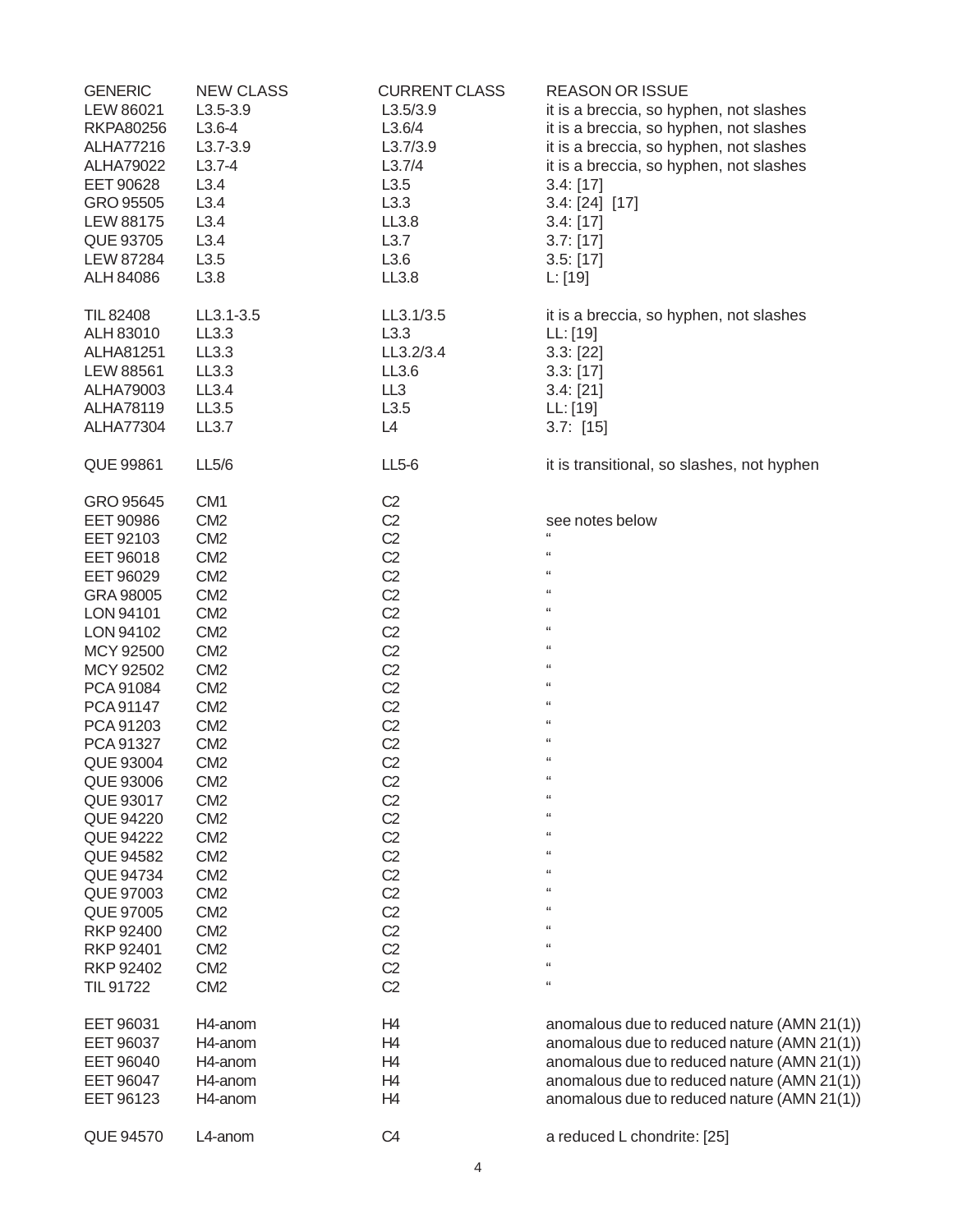#### *Chondrites* **Specific sample notes:**

**MET 01017** original classification in AMN 26, no. 2, as a CR2 chondrite, but several studies have brought information to light that is inconsistent with that classification. Raman data, as well as isotopic data for C, H, and O indicate this meteorite is not a CR2, but a CV3 (possibly reduced) chondrite ([1] Busemann et al., 2007). Because the type of CV3 is not clear, and it has anomalous properties, we will reclassify it as CV3 anomalous.

**EET 96286** original classification in AMN 21, no. 2 as a CV3 chondrite, but several studies have brought information to light that is inconsistent with that classification. Raman data, as well as isotopic data for C, H, and O indicate this meteorite is not a CV3, but a CR2 chondrite ([1] Busemann et al., 2007; [2] Makide et al., 2009).

**EET 96026** original classification in AMN 21 no. 1, as an R chondrite, but several studies have brought information to light that is inconsistent with that classification. Oxygen isotope data ([3] Clayton and Mayeda, 2003), as well as magnetic susceptibility data ([4] Rochette et al., 2008) indicate this meteorite is not an R chondrite, but a CV3 chondrite.

**EET 96010** original classification in AMN 21, no. 1 as an CV3 chondrite, but several studies have brought information to light that is inconsistent with that classification. Oxygen isotope data ([3] Clayton and Mayeda, 2003), as well as magnetic susceptibility data ([4] Rochette et al., 2008) and bulk compositional data ([5] Moriarty et al., 2009; [6,7] Tonui et al., 2001, 2002) indicate this meteorite is not an CV3 chondrite, but a CM2 chondrite, and one with extensive hydration like Belgica 7904.

**WIS 91600** originally classified as a C2 chondrite. Oxygen isotope data ([3] Clayton and Mayeda, 2003), and bulk compositional data ([5] Moriarty et al., 2009) indicate this meteorite has a bulk composition like CM, but has seen extensive hydration like Belgica 7904.

**MET 01149** original classification in AMN 26, no. 2 (and Met Bull. 88) as a CK3 chondrite, but several unpublished studies have yielded information inconsistent with this classification. Because of the small nature of the sample, and the relatively rare class of CK3, the curator has decided to change this classification even with unpublished data to avoid confusion from requestors. MET 01149 is re-classified as an R3 because it contains many grains of Fa39 olivine, R-chondrite-size chondrules, and several cryptocrystalline chondrules (which are very rare in CK chondrites). INAA data generated at UCLA indicates that the rock has low abundances of refractory lithophile elements and relatively high Fe, consistent with an R-chondrite classification. (A. E. Rubin, 2009, pers. comm.).

#### *Lunar meteorite*

**MIL 07006** original classification in AMN 31, no. 2 as a lunar basaltic breccia, but additional studies of more thin sections have revealed a predominance of feldspathic material over basaltic [18,26]. This is also reflected in the bulk composition which has high Al $_2\mathsf{O}_3$  like other feldspathic regolith breccia [18]. MIL 07006 is reclassified as an lunar anorthositic regolith breccia.

#### *HED meteorites*

**ALHA81001** original classification in AMN 6, no. 1, as an anomalous eucrite. Later reclassified in AMN 17, no. 1, as a polymict eucrite. Numerous thin sections reveal no brecciation and subsequent chemical and textural studies ([9] Warren et al, 1996; [10] Mittlefehldt and Lindstrom, 2003 and [11] Mayne et al. 2009) all suggest reclassification as unbrecciated eucrite.

**GRO 95633** original classification in AMN 20, no. 2, as a brecciated eucrite. Subsequent studies and numerous thin sections reveal various eucritic lithologies and also orthopyroxene. Bulk compositions of [10] Mittlefehldt and Lindstrom, 2003 and [12] Okamoto et al. (2004) indicate clear >10% mixture of diogenitic material with the eucritic material. Therefore this sample is reclassified as a howardite.

**LEW 87010** original classification in AMN 11, no. 2 as a eucrite. Later reclassified in AMN 17, no. 1, as a polymict eucrite, but listed in MetBase 7.1 as monomict (brecciated eucrite). Subsequent studies and several thin sections reveal no brecciation, and compositional studies of [13] Warren et al, 2009 and [10] Mittlefehldt and Lindstrom, 2003 all show very low siderophile element concentrations. Therefore this sample is reclassified as an unbrecciated eucrite.

**RKPA80204** original classification in AMN 4, no. 2, as a eucrite. Later reclassified in AMN 17, no. 1, as a eucrite unbrecciated. Subsequent studies and numerous thin sections reveal brecciation ([14] Yamaguchi et al., 1997) and low siderophile elements consistent with a monomict breccia ([13] Warren et al, 2009; [10] Mittlefehldt and Lindstrom, 2003). Therefore this sample is reclassified as a brecciated eucrite.

*HEDs considered for reclassification but not changed:*

**ALH 85015** this is a small sample so limited sections are available. Only one shows eucritic material, so it's classification as a diogenite stands.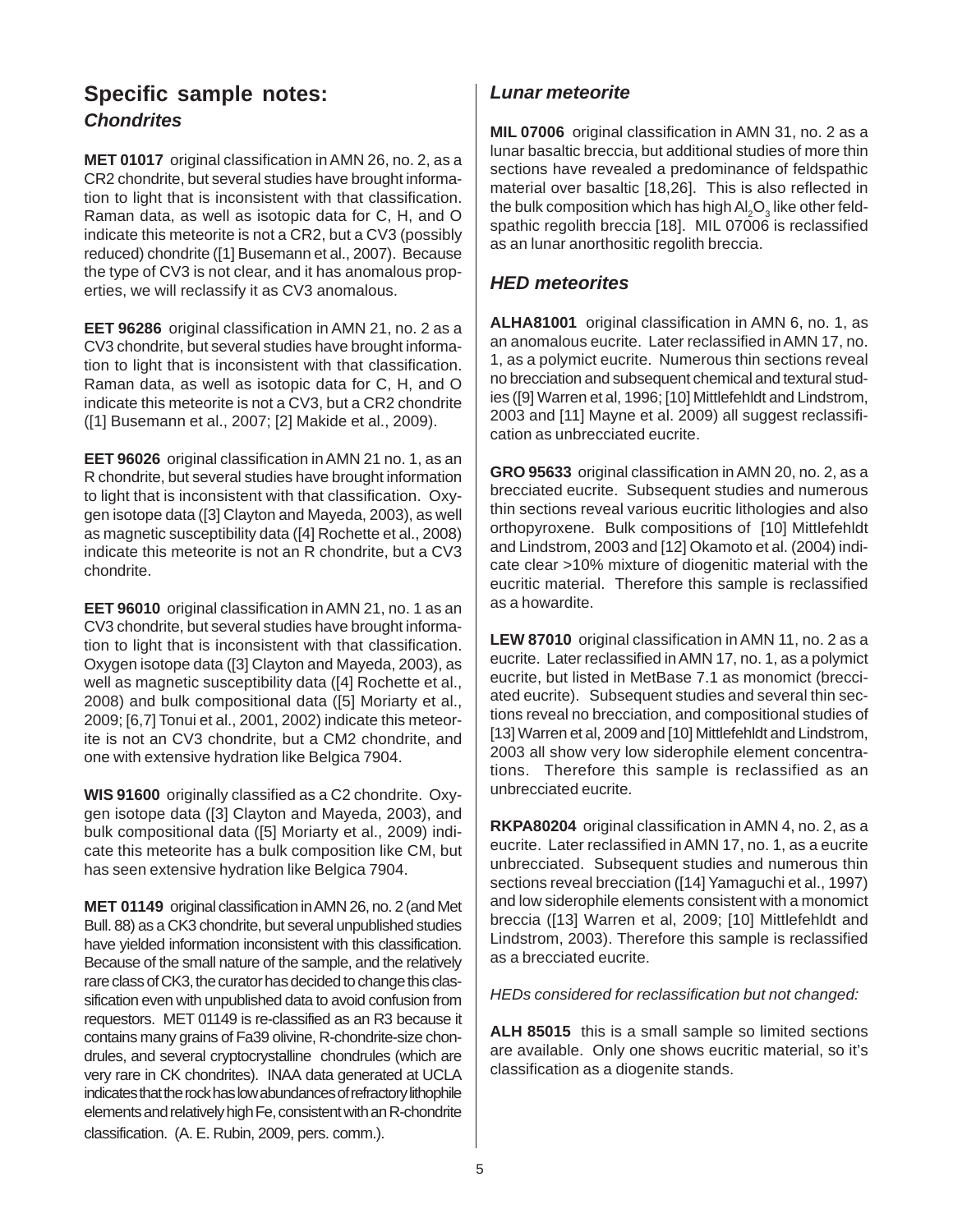**EET 92023** this sample was suggested to be polymict based on high siderophile element concentrations, but there is no evidence for breccciation in any sections. Instead it appears that the higher metal contents are contributing to the high siderophile element concentrations. Therefore, this sample remains classified as an unbrecciated eucrite. It is possible that it is a clast from a mesosiderite, but this would require additional studies to verify.

**EET 90020** there are some literature reports of hand sample regions that look fine grained and possibly brecciated, but all thin sections of this sample exhibit no brecciation, but instead have a fine grained and course grained portions. Both of these have triple junctions boundaries indicating heating to metamorphic conditions. Additionally, vugs are reported in some areas. Nonetheless the classification as an unbrecciated eucrites stands.

**Other notes and references:** Many carbonaceous chondrites were initially classified as C2 in early newsletters. These are mostly CM2, based on matrix properties, chondrules abundance and sizes, and therefore all these samples have been reclassified more specifically here as CM2.

[1] Busemann, H. et al., (2007) Characterization of insoluble organic matter in primitive meteorites by microRaman spectroscopy. *Meteoritics & Planetary Science, 42*, 1387–1416.

[2] Makide, K. et al., (2009) Oxygen- and magnesium-isotope compositions of calcium–aluminum-rich inclusions from CR2 carbonaceous chondrites. *Geochimica et Cosmochimica Acta, 73*, 5018–5050.

[3] Clayton R. N. and Mayeda T. K. (2003) Oxygen isotopes in carbonaceous chondrites (abstract). International Symposium on the Evolution of Solar System Materials: A New perspective from Antarctic Meteorites. National Institute of Polar Research, Tokyo, Japan, 13-14.

[4] Rochette et al. (2008) Magnetic classification of stony meteorites: 2. Non-ordinary chondrites. *Meteoritics & Planetary Science, 43,* 959–980.

[5] Moriarty, G. et al. (2009) Compositions of four unusual CM or CM-related Antarctic chondrites. *Chemie der Erde – Geochemistry, 69*, 161-168.

[6] Tonui, E. et al. (2001) Petrographic and Chemical Evidence of Thermal Metamorphism in New Carbonaceous Chondrites. *Meteoritics & Planetary Science, 36*, Supplement, A207.

[7] Tonui, E. et al. (2002) Petrographic, chemical and spectroscopic data on thermally metamorphosed carbonaceous chondrites (abstract #1288). *33rd Lunar and Planetary Science Conference*. CD-ROM.

[8] Grossman, J.N. and Brearley, A. (2005) *Meteoritics & Planetary Science,40*, 87-122.

[9] P.H.Warren et al. (1996), *Papers 21st Symp. Ant. Met.*, 195, NIPR Tokyo.

[10] Mittlefehldt, D.W., and Lindstrom, M.M. (2003) Geochemistry of eucrites: Genesis of basaltic eucrites, and Hf and Ta as petrogenetic indicators for altered Antarctic eucrites. *Geochimica et Cosmochimica Acta, 67*, no. 10, 1911- 1935.

[12] C.Okamato et al. (2004), *Papers 28th Symp. Ant. Met.*, 68 (abs.) NIPR Tokyo .

[11] Mayne, R.G., McSween, Jr., H.Y., McCoy, T.J., and Gale, A., (2009) Petrology of the unbrecciated eucrites. *Geochimica et Cosmochimica Acta, 73*, 794-819.

[13] Warren P. H., Kallemeyn, G.W., Huber, H., Ulff-Møller, and Choe, W. (2009) Siderophile and other geochemical constraints on mixing relationships among HED-meteoritic breccias. *Geochimica et Cosmochimica Acta, 73*, iss. 19, 5918-5943.

 [14] Yamaguchi, A. et al. (1997) Shock and thermal history of equilibrated eucrites from Antarctica. Antarctic Meteorite Research. *Twenty first Symposium on Antarctic Meteorites*, NIPR Symposium No. 10, National Institute of Polar Research, 415.

[15] Scott, E.R.D. (1984) *Smith. Contrib. Earth Sci. 26*, 75.

[16] Kojima, H. and K. Yanai (1996), *Meteorite News, 6*, (1), errata leaf.

[17] Benoit, P. et al. (2002) *Meteoritics & Planetary Science 37*, 793.

[18] Korotev, R.L. et al. (2009) *LPSC XL*, #1137.

[19] Ozaki et al. (1999) *24th Symp. Ant Met*. NIPR, 154.

- [20] Sears, D.W.G. and Weeks, K. (1986) *GCA, 50,* 2815.
- [21] Scott, E.R.D. et al. (1982) *Meteoritics, 17*, 65.
- [22] Sears, D.W.G. and Hasan (1987) *Surv. Geophys. 9*.
- [23] Kallemeyn, G. (1998) *Meteoritics & Planetary Science, 33*, A81.

[24] Benoit, P., and Sears, D.W.G. (1997) *AMN, 20*(2), 13

[25] Kallemeyn, G. (1998) *Meteoritics & Planetary Science 33*, A80.

[26] Liu, Y. et al. (2009) *LPSC XL*, #2105.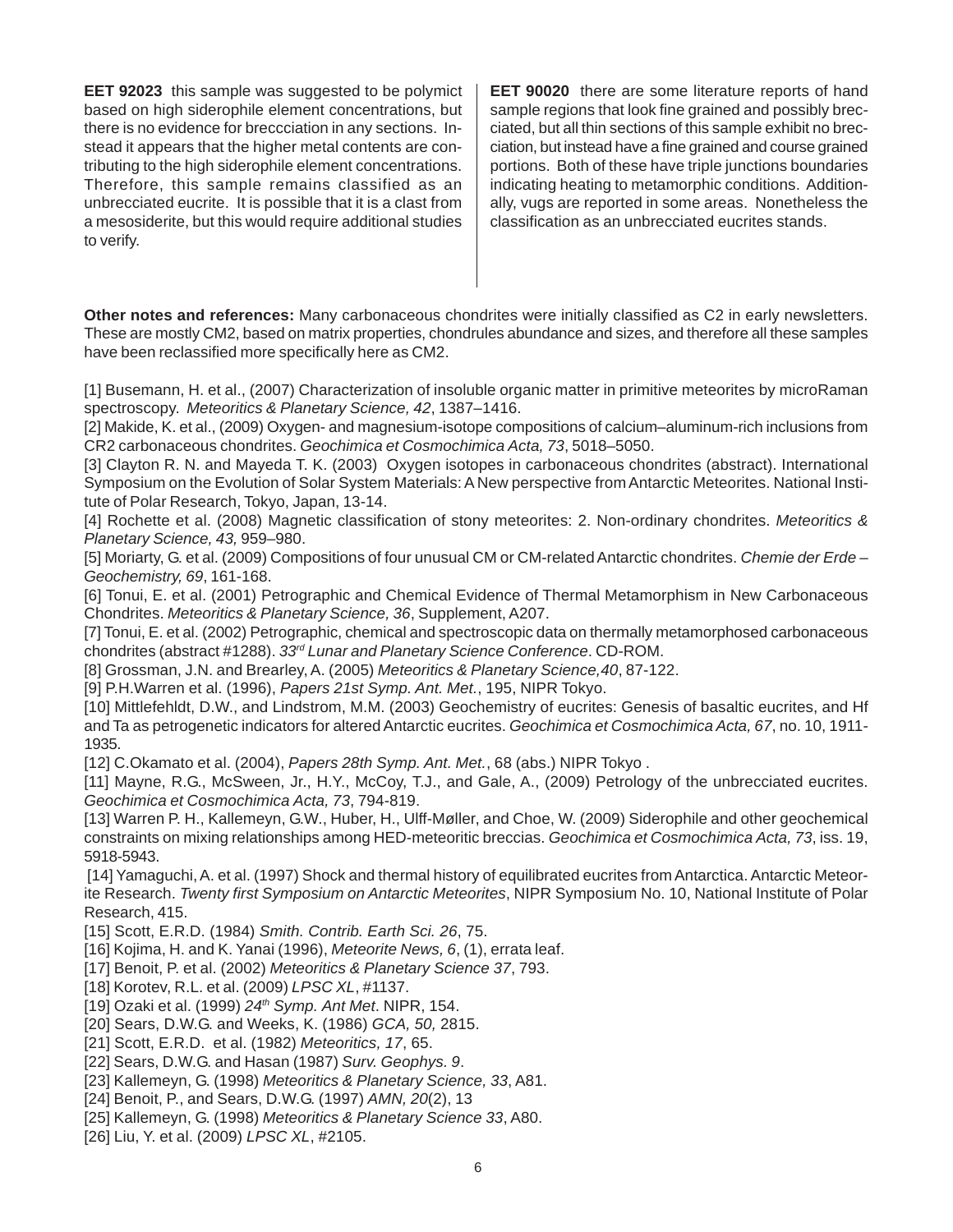## *New Meteorites*

#### **2006, 2007 and 2008 Collections**

Pages 8-23 contain preliminary descriptions and classifications of meteorites that were completed since publication of issue 32(2), Sept. 2009. Specimens of special petrologic type (carbonaceous chondrite, unequilibrated ordinary chondrite, achondrite, etc.) are represented by separate descriptions unless they are paired with previously described meteorites. However, some specimens of non-special petrologic type are listed only as single line entries in Table 1. For convenience, new specimens of special petrological type are also recast in Table 2.

Macroscopic descriptions of stony meteorites were performed at NASA/JSC. These descriptions summarize handspecimen features observed during initial examination. Classification is based on microscopic petrography and reconnaissance-level electron microprobe analyses using polished sections prepared from a small chip of each meteorite. For each stony meteorite the sample number assigned to the preliminary examination section is included. In some cases, however, a single microscopic description was based on thin sections of several specimens believed to be members of a single fall.

Meteorite descriptions contained in this issue were contributed by the following individuals:

Kathleen McBride, Roger Harrington and Cecilia Satterwhite Antarctic Meteorite Laboratory NASA Johnson Space Center Houston, Texas

Linda Welzenbach, Cari Corrigan Karen Stockstill, and Tim McCoy Department of Mineral Sciences U.S. National Museum of Natural **History** Smithsonian Institution Washington, D.C.

#### **Antarctic Meteorite Locations**

- ALH Allan Hills
- BEC Beckett Nunatak
- BOW Bowden Neve
- BTN Bates Nunataks
- CMS Cumulus Hills
- CRA Mt.Cranfield Ice Field
- CRE Mt. Crean
- DAV David Glacier
- DEW Mt. DeWitt
- DNG D'Angelo Bluff
- DOM Dominion Range
- DRP Derrick Peak
- EET Elephant Moraine
- FIN Finger Ridge
- GDR Gardner Ridge
- GEO Geologists Range
- GRA Graves Nunataks
- GRO Grosvenor Mountains
- HOW Mt. Howe
- ILD Inland Forts
- KLE Klein Ice Field
- LAP LaPaz Ice Field
- LAR Larkman Nunatak
- LEW Lewis Cliff
- LON Lonewolf Nunataks
- MAC MacAlpine Hills
- MBR Mount Baldr
- MCY MacKay Glacier
- MET Meteorite Hills
- MIL Miller Range
- ODE Odell Glacier
- OTT Outpost Nunatak
- PAT Patuxent Range
- PCA Pecora
	- **Escarpment**
- PGP Purgatory Peak
- PRA Mt. Pratt
- PRE Mt. Prestrud
- QUE Queen Alexandra Range
- RBT Roberts Massif
- RKP Reckling Peak
- SAN Sandford Cliffs
- SCO Scott Glacier
- STE Stewart Hills
- TEN Tentacle Ridge
- TIL Thiel Mountains
- TYR Taylor Glacier
- WIS Wisconsin Range
- WSG Mt. Wisting

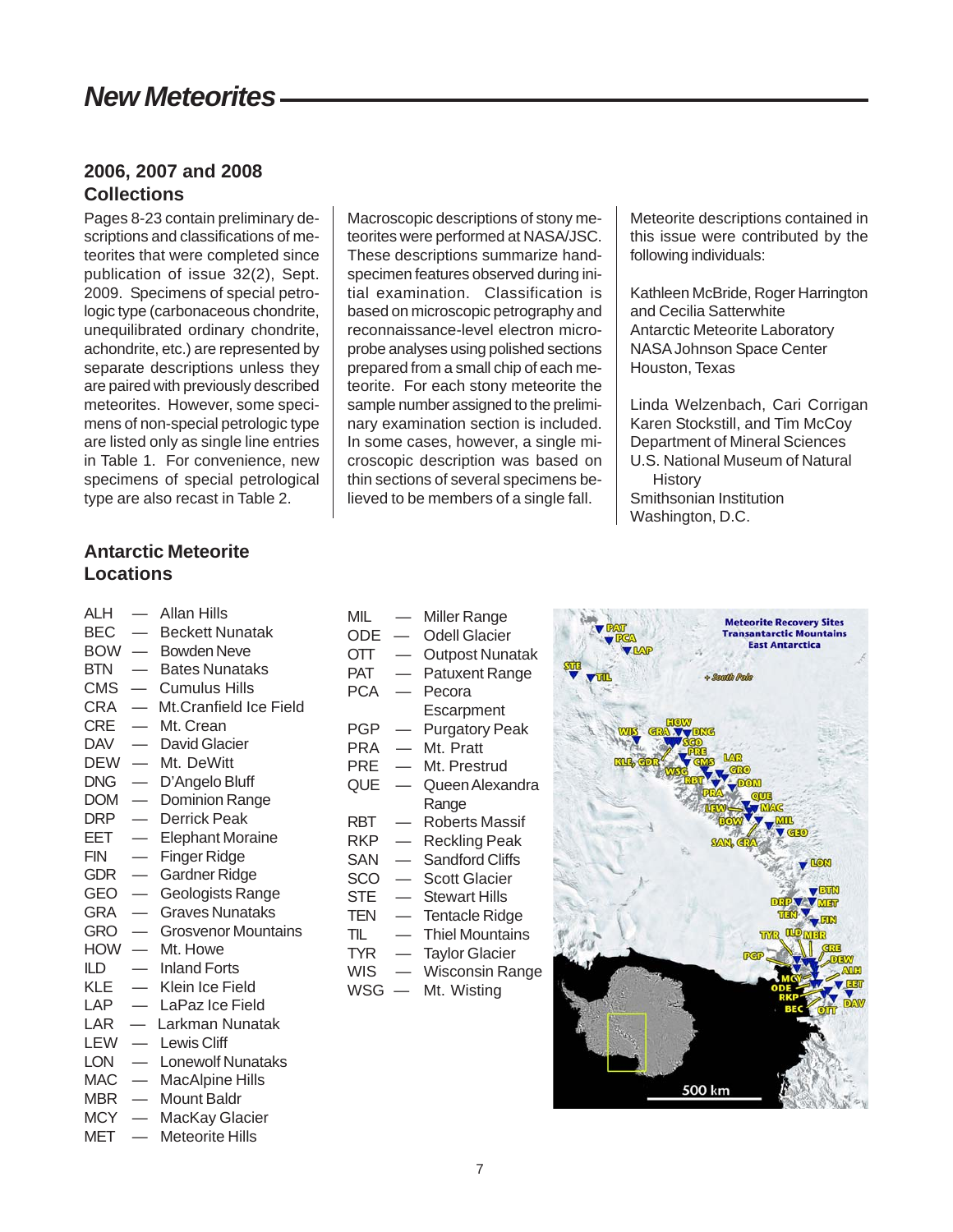## **List of Newly Classified Antarctic Meteorites \*\***

| Sample                                 | Weight |                          |             |                  |          |          |  |
|----------------------------------------|--------|--------------------------|-------------|------------------|----------|----------|--|
| Number                                 | (g)    | Classification           | Weathering  | Fracturing       | % Fa     | %Fs      |  |
| LAR 06279                              | 729.8  | LL3.8 CHONDRITE          | B           | A                | 14-40    | $6 - 19$ |  |
| LAR 06283                              | 878.2  | LL3.8 CHONDRITE          | Be          | A                | 10-44    | $3 - 28$ |  |
| LAR 06295                              | 225.7  | H5-6 CHONDRITE           | B/C         | A                | 18       | 16       |  |
| LAR 06320                              | 161.2  | LL3.8 CHONDRITE          | B/C         | Α                | $2 - 30$ | $2 - 9$  |  |
| LAR 06401                              | 168.1  | L5 CHONDRITE             | B           | A/B              | 25       | 21       |  |
|                                        | 16.3   | L4 CHONDRITE             | B           | A/B              |          |          |  |
| LAR 06423 $\sim$                       |        | <b>H5 CHONDRITE</b>      | $\mathsf C$ |                  |          | 17       |  |
| LAR 06502                              | 11.0   |                          |             | Α                | 19       |          |  |
| LAR 06507                              | 12.1   | LL CHONDRITE (IMPT MELT) | Be          | B<br>$\mathsf C$ | 34       | 11       |  |
| LAR 06618                              | 43.5   | <b>UREILITE</b>          | Ce          |                  | $7 - 19$ |          |  |
| MIL 07011<br>$\widetilde{\phantom{m}}$ | 7120.0 | L5 CHONDRITE             | B/Ce        | A                |          |          |  |
| MIL 07012<br>$\sim$                    | 2604.4 | LL6 CHONDRITE            | $\mathsf C$ | $\mathsf C$      |          |          |  |
| MIL 07013<br>$\sim$                    | 1491.3 | L5 CHONDRITE             | $\mathsf C$ | B                |          |          |  |
| MIL 07014<br>$\sim$                    | 710.4  | H6 CHONDRITE             | B/C         | B/C              |          |          |  |
| MIL 07015<br>$\sim$                    | 472.4  | <b>H5 CHONDRITE</b>      | B/C         | B/C              |          |          |  |
| MIL 07017 ~                            | 3094.4 | <b>H5 CHONDRITE</b>      | Ce          | Β                |          |          |  |
| MIL 07018                              | 1665.7 | LL6 CHONDRITE            | Be          | B                |          |          |  |
| $\sim$<br>MIL 07019                    | 1669.2 | L5 CHONDRITE             | $\mathsf C$ | $\mathsf C$      |          |          |  |
| $\sim$<br>MIL 07020                    | 930.0  | L5 CHONDRITE             | $\mathsf C$ | A/B              |          |          |  |
| $\sim$<br>MIL 07021                    |        |                          | $\sf B$     |                  |          |          |  |
| $\widetilde{\phantom{m}}$              | 746.7  | <b>H5 CHONDRITE</b>      | $\mathsf C$ | Α                |          |          |  |
| MIL 07022<br>$\sim$                    | 1126.9 | L6 CHONDRITE             | $\mathsf C$ | $\mathsf C$      |          |          |  |
| MIL 07023<br>$\sim$                    | 2085.0 | L5 CHONDRITE             |             | $\mathsf C$      |          |          |  |
| MIL 07024<br>$\sim$                    | 747.4  | L6 CHONDRITE             | $\sf B$     | A                |          |          |  |
| MIL 07025<br>$\sim$                    | 1072.7 | <b>H5 CHONDRITE</b>      | $\sf B$     | A                |          |          |  |
| MIL 07026<br>$\sim$                    | 879.3  | L5 CHONDRITE             | A/B         | A/B              |          |          |  |
| MIL 07027 ~                            | 1041.1 | L5 CHONDRITE             | $\mathsf C$ | $\mathsf C$      |          |          |  |
| MIL 07029<br>$\sim$                    | 991.1  | H6 CHONDRITE             | B/C         | Β                |          |          |  |
| MIL 07030<br>$\sim$                    | 592.8  | <b>H5 CHONDRITE</b>      | B/C         | $\sf B$          |          |          |  |
| MIL 07031<br>$\widetilde{\phantom{m}}$ | 930.0  | H6 CHONDRITE             | B           | A                |          |          |  |
| MIL 07032<br>$\sim$                    | 194.7  | L6 CHONDRITE             | B/C         | $\mathsf C$      |          |          |  |
| MIL 07033<br>$\sim$                    | 349.4  | L6 CHONDRITE             | B/C         | B                |          |          |  |
| MIL 07034<br>$\sim$                    | 240.0  | L6 CHONDRITE             | B/C         | $\mathsf C$      |          |          |  |
| MIL 07035<br>$\sim$                    | 270.1  | H6 CHONDRITE             | B           | A                |          |          |  |
| MIL 07036<br>$\sim$                    | 234.1  | <b>H5 CHONDRITE</b>      | B           | B                |          |          |  |
| MIL 07037<br>$\tilde{}$                | 362.4  | L6 CHONDRITE             | B/C         | A/B              |          |          |  |
| MIL 07038<br>$\sim$                    | 431.9  | L6 CHONDRITE             | B/C         | A/B              |          |          |  |
| MIL 07039                              | 258.9  | L5 CHONDRITE             | A/B         | A/B              |          |          |  |
| MIL 07040                              | 413.0  | <b>H5 CHONDRITE</b>      | $\mathsf C$ | Β                |          |          |  |
| MIL 07041                              | 257.3  | L6 CHONDRITE             | B           | B                |          |          |  |
| MIL 07042                              | 184.8  | <b>H5 CHONDRITE</b>      | B           | $\mathsf C$      |          |          |  |
| MIL 07043                              | 288.0  | <b>H5 CHONDRITE</b>      | $\mathsf C$ | B                |          |          |  |
| MIL 07044                              | 460.7  | <b>H5 CHONDRITE</b>      | $\mathsf C$ | B/C              |          |          |  |
| MIL 07045<br>$\sim$                    | 308.7  | L5 CHONDRITE             | B/C         | $\mathsf C$      |          |          |  |
| MIL 07046                              | 441.8  | <b>H5 CHONDRITE</b>      | $\mathsf C$ | $\mathsf C$      |          |          |  |
| MIL 07047 ~                            | 733.2  | L6 CHONDRITE             | $\mathsf C$ | $\mathsf{C}$     |          |          |  |
| MIL 07048                              | 222.2  | L6 CHONDRITE             | B/C         | $\mathsf C$      |          |          |  |
| MIL 07049 ~                            | 577.4  | <b>H5 CHONDRITE</b>      | $\mathsf C$ | $\mathsf C$      |          |          |  |
| MIL 07050                              | 176.9  | <b>H4 CHONDRITE</b>      | $\mathsf C$ | $\mathsf C$      | 20       | 18       |  |
| MIL 07051<br>$\widetilde{\phantom{m}}$ | 93.1   | <b>H5 CHONDRITE</b>      | $\mathsf C$ | $\sf B$          |          |          |  |
| MIL 07052 ~                            | 164.4  | L5 CHONDRITE             | B           | B                |          |          |  |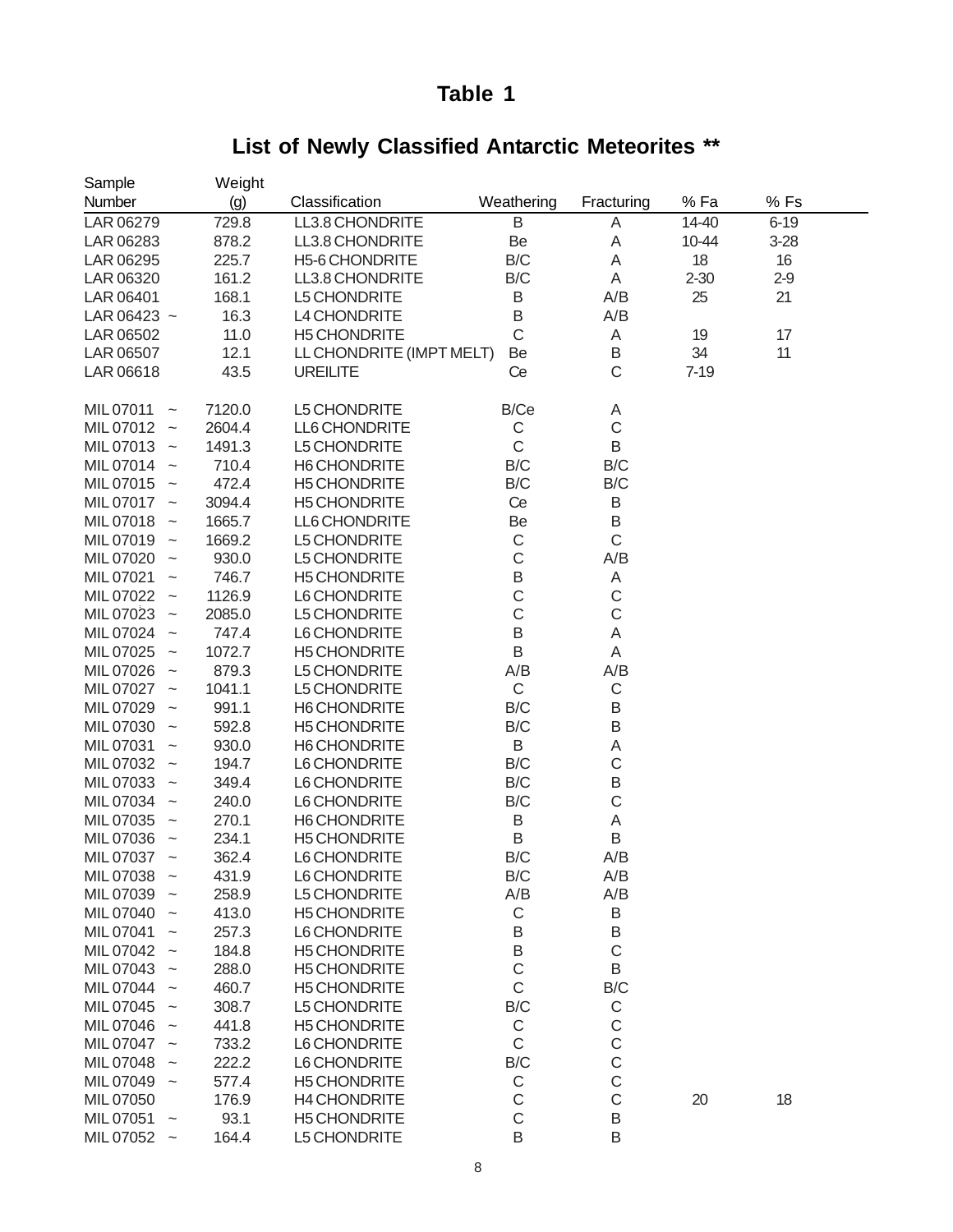| Sample<br>Number |                           | Weight<br>(g) | Classification      | Weathering  | Fracturing  | % Fa | %Fs |  |
|------------------|---------------------------|---------------|---------------------|-------------|-------------|------|-----|--|
| MIL 07053        | $\sim$                    | 76.5          | L5 CHONDRITE        | B           | B/C         |      |     |  |
| MIL 07054        | $\widetilde{\phantom{m}}$ | 62.9          | L5 CHONDRITE        | B/C         | B           |      |     |  |
| MIL 07055        |                           | 51.1          | H6 CHONDRITE        | B           | A/B         |      |     |  |
| MIL 07056        |                           | 68.1          | L6 CHONDRITE        | $\mathsf C$ | A/B         |      |     |  |
| MIL 07057        |                           | 114.9         | <b>H5 CHONDRITE</b> | $\mathsf C$ | A/B         |      |     |  |
| MIL 07058        |                           | 53.0          | <b>H5 CHONDRITE</b> | C           | $\mathsf C$ |      |     |  |
| MIL 07059        |                           | 81.9          | L6 CHONDRITE        | B/C         | B           |      |     |  |
| MIL 07060        |                           | 0.4           | <b>H5 CHONDRITE</b> | B/C         | B           |      |     |  |
| MIL 07061        |                           | 0.8           | H6 CHONDRITE        | B/C         | B           |      |     |  |
| MIL 07062        |                           | 1.6           | <b>H6 CHONDRITE</b> | B/C         | A/B         |      |     |  |
| MIL 07063        |                           | 6.7           | L6 CHONDRITE        | C           | B           |      |     |  |
| MIL 07064        |                           | 0.3           | <b>H6 CHONDRITE</b> | B           | B           |      |     |  |
| MIL 07066        |                           | 0.4           | L6 CHONDRITE        | B           | B           |      |     |  |
| MIL 07067        |                           | 0.8           | L5 CHONDRITE        | B           | $\sf B$     |      |     |  |
| MIL 07068        |                           | 1.9           | L6 CHONDRITE        | $\mathsf C$ | B           |      |     |  |
| MIL 07069        |                           | 0.7           | H6 CHONDRITE        | B           | B           |      |     |  |
| MIL 07070        |                           | 18.8          | H6 CHONDRITE        | B/Ce        | A/B         |      |     |  |
| MIL 07071        |                           | 9.4           | <b>H5 CHONDRITE</b> | B/C         | A           |      |     |  |
| MIL 07072        |                           | 0.3           | L6 CHONDRITE        | B           | A           |      |     |  |
| MIL 07073        |                           | 0.3           | <b>H5 CHONDRITE</b> | B/C         | A           |      |     |  |
| MIL 07074        |                           | 4.5           | <b>H5 CHONDRITE</b> | B/C         | A           |      |     |  |
| MIL 07075        |                           | 1.4           | <b>H5 CHONDRITE</b> | $\mathsf C$ | A           |      |     |  |
| MIL 07076        |                           | 13.1          | <b>H5 CHONDRITE</b> | B/C         | A           |      |     |  |
| MIL 07077        |                           | 10.4          | <b>H5 CHONDRITE</b> | B           | A           |      |     |  |
| MIL 07078        |                           | 0.6           | <b>H5 CHONDRITE</b> | B/C         | Α           |      |     |  |
| MIL 07079        |                           | 57.7          | <b>H5 CHONDRITE</b> | B/C         | A/B         |      |     |  |
| MIL 07080        |                           | 20.9          | <b>H5 CHONDRITE</b> | C           | A/B         |      |     |  |
| MIL 07081        |                           | 3.4           | <b>H5 CHONDRITE</b> | $\mathsf C$ | B           |      |     |  |
| MIL 07082        |                           | 12.6          | <b>H5 CHONDRITE</b> | $\mathsf C$ | A/B         |      |     |  |
| MIL 07084        |                           | 4.2           | <b>H5 CHONDRITE</b> | $\mathsf C$ | A/B         |      |     |  |
| MIL 07085        |                           | 0.8           | <b>H5 CHONDRITE</b> | B/C         | B           |      |     |  |
| MIL 07086        |                           | 14.5          | <b>H5 CHONDRITE</b> | $\mathsf C$ | A/B         |      |     |  |
| MIL 07087        |                           | 13.0          | <b>H5 CHONDRITE</b> | $\mathsf C$ | B           |      |     |  |
| MIL 07088        |                           | 7.5           | L5 CHONDRITE        | A/B         | B           |      |     |  |
| MIL 07089        | $\tilde{}$                | 32.9          | <b>H5 CHONDRITE</b> | $\mathsf C$ | B           |      |     |  |
| MIL 07090        |                           | 3.2           | H6 CHONDRITE        | $\mathsf C$ | B           |      |     |  |
| MIL 07091        |                           | 7.8           | H5 CHONDRITE        | B/C         | Be          |      |     |  |
| MIL 07092 ~      |                           | 0.5           | H6 CHONDRITE        | B/C         | B           |      |     |  |
| MIL 07093 ~      |                           | 1.1           | LL5 CHONDRITE       | Β           | B           |      |     |  |
| MIL 07094        |                           | 25.2          | H6 CHONDRITE        | C           | $\sf B$     |      |     |  |
| MIL 07095 ~      |                           | 47.6          | H6 CHONDRITE        | C           | $\sf B$     |      |     |  |
| MIL 07096 ~      |                           | 9.1           | H6 CHONDRITE        | $\mathsf C$ | $\sf B$     |      |     |  |
| MIL 07097 ~      |                           | 7.1           | <b>H5 CHONDRITE</b> | B           | $\sf B$     |      |     |  |
| MIL 07098        |                           | 54.8          | L5 CHONDRITE        | B           | $\sf B$     |      |     |  |
| MIL 07100 ~      |                           | 254.9         | H6 CHONDRITE        | B           | Α           |      |     |  |
| MIL 07101        |                           | 285.2         | H6 CHONDRITE        | C           | $\mathsf C$ |      |     |  |
| MIL 07102 ~      |                           | 350.8         | H6 CHONDRITE        | С           | $\sf B$     |      |     |  |
| MIL 07103 ~      |                           | 138.4         | H6 CHONDRITE        | C           | $\mathsf C$ |      |     |  |
| MIL 07104        |                           | 109.7         | H6 CHONDRITE        | C           | Α           |      |     |  |
| MIL 07105 ~      |                           | 139.9         | <b>H5 CHONDRITE</b> | C           | $\mathsf C$ |      |     |  |
| MIL 07106 ~      |                           | 118.2         | <b>H5 CHONDRITE</b> | C           | $\sf B$     |      |     |  |
| MIL 07107 ~      |                           | 112.8         | <b>H5 CHONDRITE</b> | $\mathsf C$ | $\sf B$     |      |     |  |
| MIL 07109        |                           | 133.8         | <b>H5 CHONDRITE</b> | $\mathsf C$ | $\mathsf C$ |      |     |  |
| MIL 07110        | $\widetilde{\phantom{m}}$ | 256.4         | H6 CHONDRITE        | B/C         | Ae          |      |     |  |
| MIL 07111        | $\widetilde{\phantom{m}}$ | 269.2         | L6 CHONDRITE        | A/B         | Α           |      |     |  |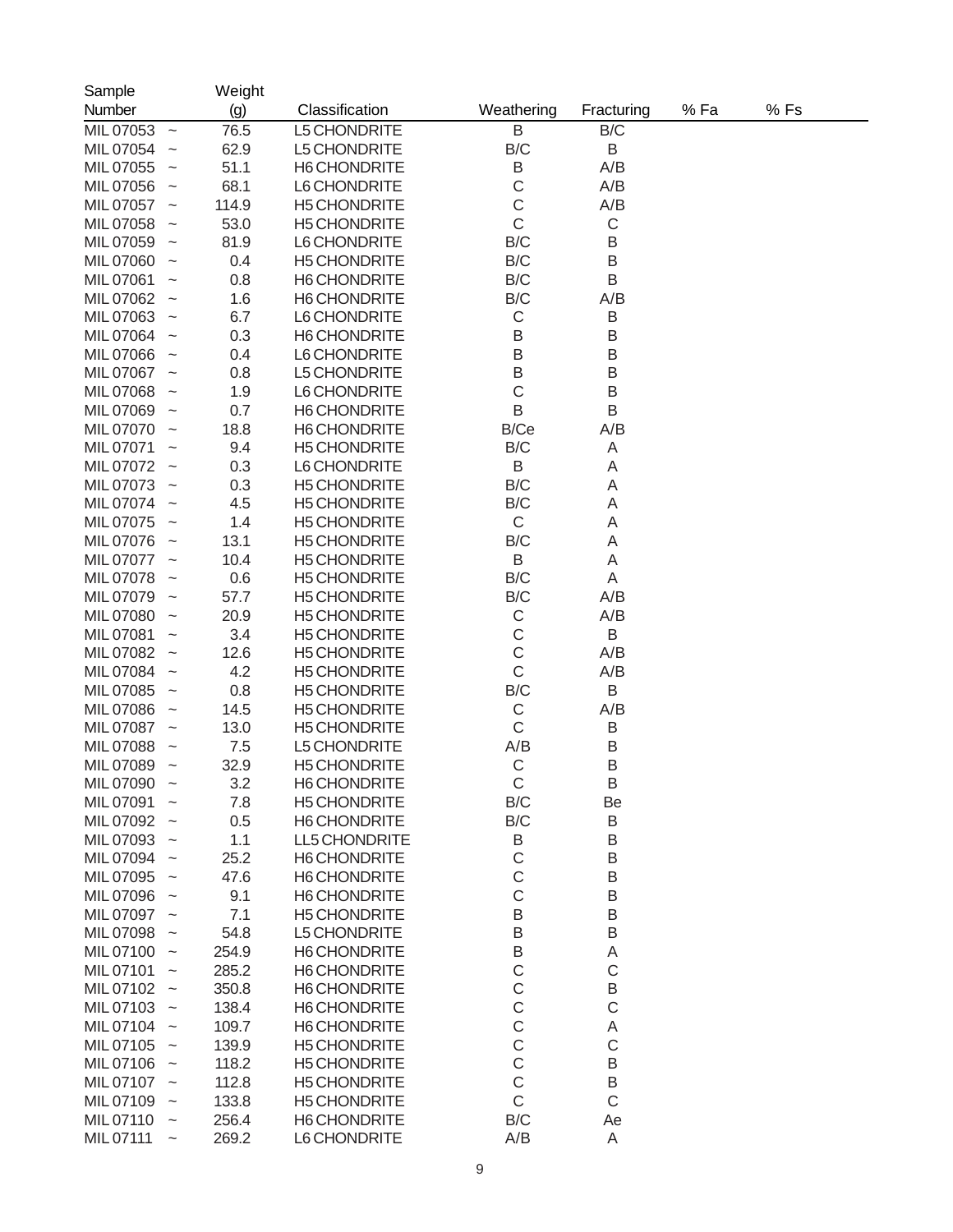| Sample                                 | Weight |                     |              |             |     |      |  |
|----------------------------------------|--------|---------------------|--------------|-------------|-----|------|--|
| Number                                 | (g)    | Classification      | Weathering   | Fracturing  | %Fa | % Fs |  |
| MIL 07112<br>$\widetilde{\phantom{m}}$ | 332.6  | L5 CHONDRITE        | A/B          | A           |     |      |  |
| MIL07113<br>$\tilde{}$                 | 264.5  | H6 CHONDRITE        | B/C          | A/B         |     |      |  |
| MIL07115<br>$\tilde{}$                 | 106.6  | <b>H5 CHONDRITE</b> | B/C          | A/B         |     |      |  |
| MIL07116<br>$\tilde{\phantom{a}}$      | 72.1   | <b>H6 CHONDRITE</b> | B/C          | A           |     |      |  |
| MIL 07117<br>$\tilde{}$                | 104.6  | <b>H6 CHONDRITE</b> | B/C          | A/B         |     |      |  |
| MIL07118<br>$\tilde{}$                 | 146.6  | L4 CHONDRITE        | B            | Ae          |     |      |  |
| MIL 07120<br>$\tilde{}$                | 179.1  | L4 CHONDRITE        | B/C          | B           |     |      |  |
| MIL 07121<br>$\tilde{}$                | 358.3  | <b>H5 CHONDRITE</b> | C            | B           |     |      |  |
| MIL 07122<br>$\tilde{}$                | 221.1  | <b>H6 CHONDRITE</b> | C            | B           |     |      |  |
| MIL 07123<br>$\tilde{}$                | 303.4  | L6 CHONDRITE        | B            | A/B         |     |      |  |
| MIL 07124<br>$\tilde{}$                | 378.6  | L5 CHONDRITE        | B            | A/B         |     |      |  |
| MIL 07125<br>$\tilde{}$                | 213.3  | L5 CHONDRITE        | A/B          | A           |     |      |  |
| MIL 07126                              | 210.4  | <b>H5 CHONDRITE</b> | Β            | A/B         |     |      |  |
| $\tilde{}$<br>MIL 07127                | 180.3  | <b>H5 CHONDRITE</b> | B            | A/B         |     |      |  |
| $\sim$<br>MIL 07128                    | 156.4  | <b>H6 CHONDRITE</b> | C            | B           |     |      |  |
| $\tilde{}$                             |        |                     | B            | A/B         |     |      |  |
| MIL 07129<br>$\tilde{}$                | 371.4  | <b>H6 CHONDRITE</b> |              | A/B         |     |      |  |
| MIL 07130<br>$\tilde{}$                | 33.7   | <b>H5 CHONDRITE</b> | B/C          |             |     |      |  |
| MIL 07131<br>$\tilde{}$                | 56.0   | <b>H6 CHONDRITE</b> | B/C          | A/B         |     |      |  |
| MIL 07132<br>$\sim$                    | 71.0   | <b>H6 CHONDRITE</b> | B/C          | A           |     |      |  |
| MIL 07133<br>$\sim$                    | 95.4   | <b>H6 CHONDRITE</b> | B/C          | A/B         |     |      |  |
| MIL 07134<br>$\tilde{}$                | 102.1  | <b>H5 CHONDRITE</b> | B/C          | A           |     |      |  |
| MIL 07135<br>$\tilde{}$                | 132.7  | <b>H6 CHONDRITE</b> | B/C          | A/B         |     |      |  |
| MIL 07136<br>$\tilde{}$                | 62.0   | <b>H5 CHONDRITE</b> | B/C          | A/B         |     |      |  |
| MIL 07137<br>$\sim$                    | 110.4  | L5 CHONDRITE        | Β            | A/B         |     |      |  |
| MIL 07138                              | 91.3   | <b>H5 CHONDRITE</b> | B            | A/B         |     |      |  |
| MIL 07140                              | 50.4   | L5 CHONDRITE        | B            | B           |     |      |  |
| MIL 07141<br>$\tilde{}$                | 91.6   | <b>H6 CHONDRITE</b> | $\mathsf C$  | A/B         |     |      |  |
| MIL 07142<br>$\tilde{}$                | 91.8   | <b>H6 CHONDRITE</b> | B/C          | B           |     |      |  |
| MIL 07143                              | 81.9   | <b>H6 CHONDRITE</b> | C            | B           |     |      |  |
| MIL 07144                              | 73.3   | <b>H5 CHONDRITE</b> | C            | B           |     |      |  |
| MIL 07145<br>$\tilde{}$                | 153.2  | L6 CHONDRITE        | C            | B           |     |      |  |
| MIL 07146                              | 53.2   | L4 CHONDRITE        | B            | B           |     |      |  |
| MIL 07148                              | 35.1   | <b>H5 CHONDRITE</b> | A/B          | B           |     |      |  |
| MIL 07149                              | 49.1   | <b>H5 CHONDRITE</b> | C            | B           |     |      |  |
| MIL 07150<br>$\sim$                    | 86.2   | <b>H5 CHONDRITE</b> | C            | B           |     |      |  |
| MIL 07151<br>$\tilde{\phantom{a}}$     | 45.7   | H6 CHONDRITE        | A            | A           |     |      |  |
| MIL 07152                              | 98.2   | L6 CHONDRITE        | B            | B           |     |      |  |
| MIL 07153                              | 122.2  | L6 CHONDRITE        | B/C          | A           |     |      |  |
| MIL 07154                              | 91.4   | L5 CHONDRITE        | C            | $\mathsf C$ |     |      |  |
| MIL 07155<br>$\sim$                    | 91.6   | H6 CHONDRITE        | B/C          | A           |     |      |  |
| MIL 07156 ~                            | 57.1   | H6 CHONDRITE        | B            | A           |     |      |  |
| MIL 07157 ~                            | 62.7   | H6 CHONDRITE        | B/C          | A/B         |     |      |  |
| MIL 07158 ~                            | 50.6   | H6 CHONDRITE        | B/C          | Α           |     |      |  |
| MIL 07159 ~                            | 120.2  | L6 CHONDRITE        | A/B          | A/B         |     |      |  |
| MIL 07160                              | 54.0   | H6 CHONDRITE        | B/C          | B           |     |      |  |
| MIL 07161                              | 22.0   | H6 CHONDRITE        | B            | B           |     |      |  |
| MIL 07162 ~                            | 43.0   | H6 CHONDRITE        | B            | B           |     |      |  |
| MIL 07163                              | 63.0   | H6 CHONDRITE        | B            | A           |     |      |  |
| MIL 07164                              | 85.5   | L6 CHONDRITE        | B            | B/C         |     |      |  |
| MIL 07165<br>$\sim$                    | 54.1   | <b>H5 CHONDRITE</b> | B/Ce         | Β           |     |      |  |
| MIL 07166                              | 104.2  | L6 CHONDRITE        | B/C          | $\sf B$     |     |      |  |
| MIL 07167                              | 129.2  | <b>H5 CHONDRITE</b> | B            | B/C         |     |      |  |
| MIL 07168<br>$\sim$                    | 87.5   | <b>H5 CHONDRITE</b> | B            | B/C         |     |      |  |
| MIL 07169 ~                            | 56.2   | <b>H5 CHONDRITE</b> | B            | B/C         |     |      |  |
| MIL 07170<br>$\sim$                    | 58.8   | L6 CHONDRITE        | $\mathsf{C}$ | A/B         |     |      |  |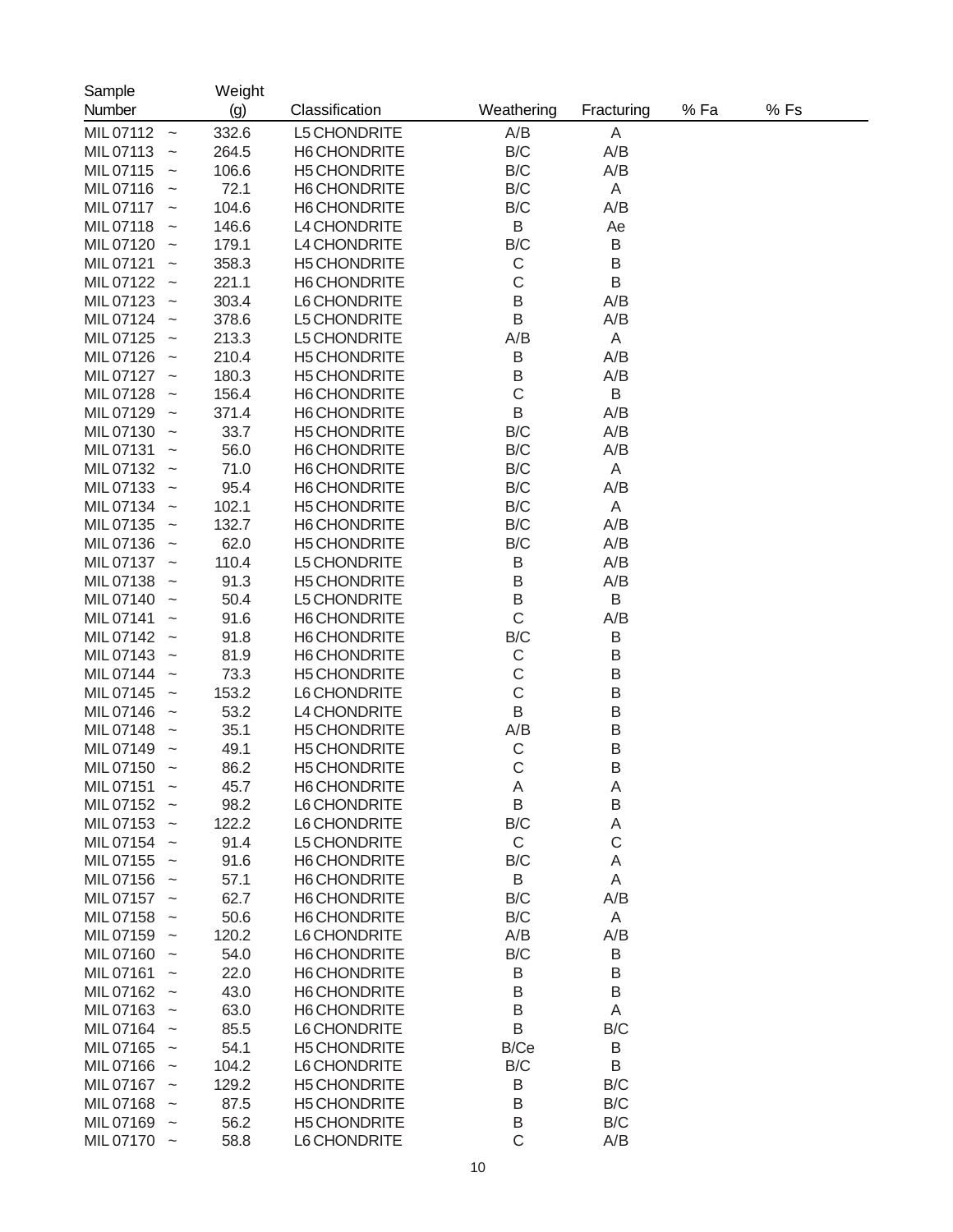| Sample      |                           | Weight |                     |              |             |          |          |  |
|-------------|---------------------------|--------|---------------------|--------------|-------------|----------|----------|--|
| Number      |                           | (g)    | Classification      | Weathering   | Fracturing  | %Fa      | %Fs      |  |
| MIL 07171   | $\thicksim$               | 56.9   | L6 CHONDRITE        | B/C          | B           |          |          |  |
| MIL 07172   | $\widetilde{\phantom{m}}$ | 138.1  | L5 CHONDRITE        | $\mathsf C$  | B           |          |          |  |
| MIL 07173   | $\widetilde{\phantom{m}}$ | 30.9   | H6 CHONDRITE        | C            | $\mathsf C$ |          |          |  |
| MIL 07174   | $\widetilde{\phantom{m}}$ | 65.4   | <b>H6 CHONDRITE</b> | $\mathsf C$  | B           |          |          |  |
| MIL 07175   | $\widetilde{\phantom{m}}$ | 31.5   | <b>H5 CHONDRITE</b> | B/C          | B           |          |          |  |
| MIL 07176   | $\widetilde{\phantom{m}}$ | 75.5   | L5 CHONDRITE        | B/C          | A/B         |          |          |  |
| MIL 07177   | $\widetilde{\phantom{m}}$ | 83.5   | L5 CHONDRITE        | B/C          | B/C         |          |          |  |
| MIL 07178   | $\widetilde{\phantom{m}}$ | 44.8   | <b>H5 CHONDRITE</b> | $\mathsf C$  | $\mathsf C$ |          |          |  |
| MIL 07179   | $\widetilde{\phantom{m}}$ | 32.7   | L6 CHONDRITE        | $\mathsf C$  | A/B         |          |          |  |
| MIL 07180   | $\widetilde{\phantom{m}}$ | 113.9  | L5 CHONDRITE        | B/C          | A/B         |          |          |  |
| MIL 07181   | $\widetilde{\phantom{m}}$ | 136.3  | L6 CHONDRITE        | B/C          | A           |          |          |  |
| MIL 07182   |                           | 112.0  | CO3 CHONDRITE       | B            | A           | $0 - 42$ | $\,6$    |  |
| MIL 07183   | $\widetilde{\phantom{m}}$ | 110.7  | <b>H6 CHONDRITE</b> | B/C          | A/B         |          |          |  |
| MIL 07184   | $\widetilde{\phantom{m}}$ | 134.1  | L5 CHONDRITE        | B            | A           |          |          |  |
| MIL 07185   | $\widetilde{\phantom{m}}$ | 115.4  | L6 CHONDRITE        | B/C          | A/B         |          |          |  |
| MIL 07186   | $\widetilde{\phantom{m}}$ | 40.3   | L6 CHONDRITE        | B/C          | A/B         |          |          |  |
| MIL 07187   | $\widetilde{\phantom{m}}$ | 106.6  | <b>H5 CHONDRITE</b> | B/C          | Α           |          |          |  |
| MIL 07188   | $\widetilde{\phantom{m}}$ | 105.0  | <b>H5 CHONDRITE</b> | B            | Α           |          |          |  |
| MIL 07189   | $\widetilde{\phantom{m}}$ | 54.7   | L6 CHONDRITE        | B/C          | Α           |          |          |  |
| MIL 07190   | $\widetilde{\phantom{m}}$ | 65.5   | L6 CHONDRITE        | $\mathsf{C}$ | A/B         |          |          |  |
| MIL 07191   | $\widetilde{\phantom{m}}$ | 49.0   | <b>H6 CHONDRITE</b> | B/C          | B/C         |          |          |  |
| MIL 07192   | $\widetilde{\phantom{m}}$ | 78.0   | L5 CHONDRITE        | $\mathsf C$  | Β           |          |          |  |
| MIL 07194   | $\widetilde{\phantom{m}}$ | 73.1   | <b>H6 CHONDRITE</b> | B/C          | B           |          |          |  |
| MIL 07195   | $\widetilde{\phantom{m}}$ | 64.9   | <b>H6 CHONDRITE</b> | B/C          | B/C         |          |          |  |
| MIL 07196   | $\widetilde{\phantom{m}}$ | 59.5   | L6 CHONDRITE        | $\mathsf C$  | C           |          |          |  |
| MIL 07197   | $\widetilde{\phantom{m}}$ | 85.5   | L6 CHONDRITE        | $\mathsf C$  | $\mathsf C$ |          |          |  |
| MIL 07198   | $\widetilde{\phantom{m}}$ | 75.2   | L6 CHONDRITE        | B/C          | $\mathsf C$ |          |          |  |
| MIL 07199   | $\widetilde{\phantom{m}}$ | 130.4  | L6 CHONDRITE        | B/C          | $\mathsf C$ |          |          |  |
| MIL 07220   | $\widetilde{\phantom{m}}$ | 1.7    | <b>H6 CHONDRITE</b> | $\mathsf C$  | A/B         |          |          |  |
| MIL 07221   | $\widetilde{\phantom{m}}$ | 5.3    | <b>H6 CHONDRITE</b> | C            | B           |          |          |  |
| MIL 07222   | $\widetilde{\phantom{m}}$ | 2.5    | <b>H6 CHONDRITE</b> | $\mathsf C$  | B           |          |          |  |
| MIL 07223   | $\widetilde{\phantom{m}}$ | 1.6    | L6 CHONDRITE        | $\mathsf C$  | B           |          |          |  |
| MIL 07224   | $\widetilde{\phantom{m}}$ | 1.6    | L6 CHONDRITE        | $\mathsf C$  | A/B         |          |          |  |
| MIL 07225   | $\tilde{}$                | 4.5    | H6 CHONDRITE        | $\mathsf C$  | A/B         |          |          |  |
| MIL 07226   | $\tilde{}$                | 5.4    | <b>H6 CHONDRITE</b> | C            | B           |          |          |  |
| MIL 07227   |                           | 3.9    | H6 CHONDRITE        | $\mathsf C$  | Β           |          |          |  |
| MIL 07228   |                           | 2.7    | H6 CHONDRITE        | $\mathsf C$  | B           |          |          |  |
| MIL 07229   |                           | 1.7    | L6 CHONDRITE        | B/C          | B           |          |          |  |
| MIL 07240 ~ |                           | 28.9   | <b>H5 CHONDRITE</b> | B/C          | A/B         |          |          |  |
| MIL 07241   |                           | 33.6   | EH3 CHONDRITE       | Β            | A/B         |          | $1 - 15$ |  |
| MIL 07242 ~ |                           | 24.0   | <b>H5 CHONDRITE</b> | B            | Α           |          |          |  |
| MIL 07243   |                           | 21.4   | L6 CHONDRITE        | A/B          | Α           |          |          |  |
| MIL 07244   |                           | 6.1    | L6 CHONDRITE        | A/B          | A           |          |          |  |
| MIL 07245   |                           | 3.2    | L6 CHONDRITE        | A/B          | A           |          |          |  |
| MIL 07246   |                           | 2.7    | L6 CHONDRITE        | A/B          | A           |          |          |  |
| MIL 07247 ~ |                           | 1.7    | H6 CHONDRITE        | B/C          | A/B         |          |          |  |
| MIL 07248   |                           | 2.2    | <b>H6 CHONDRITE</b> | B/C          | A           |          |          |  |
| MIL 07249   |                           | 4.7    | L4 CHONDRITE        | Β            | A/B         |          |          |  |
| MIL 07250 ~ |                           | 1.4    | <b>H6 CHONDRITE</b> | C            | B           |          |          |  |
| MIL 07251   |                           | 14.5   | <b>H6 CHONDRITE</b> | C            | B           |          |          |  |
| MIL 07252 ~ |                           | 2.4    | <b>H6 CHONDRITE</b> | $\mathsf C$  | $\mathsf C$ |          |          |  |
| MIL 07253 ~ |                           | 5.6    | H6 CHONDRITE        | $\mathsf C$  | $\sf B$     |          |          |  |
| MIL 07254   |                           | 2.7    | L6 CHONDRITE        | $\mathsf C$  | $\sf B$     |          |          |  |
| MIL 07255   | $\sim$                    | 7.7    | L6 CHONDRITE        | B/C          | B           |          |          |  |
| MIL 07256 ~ |                           | 0.4    | L6 CHONDRITE        | B            | B           |          |          |  |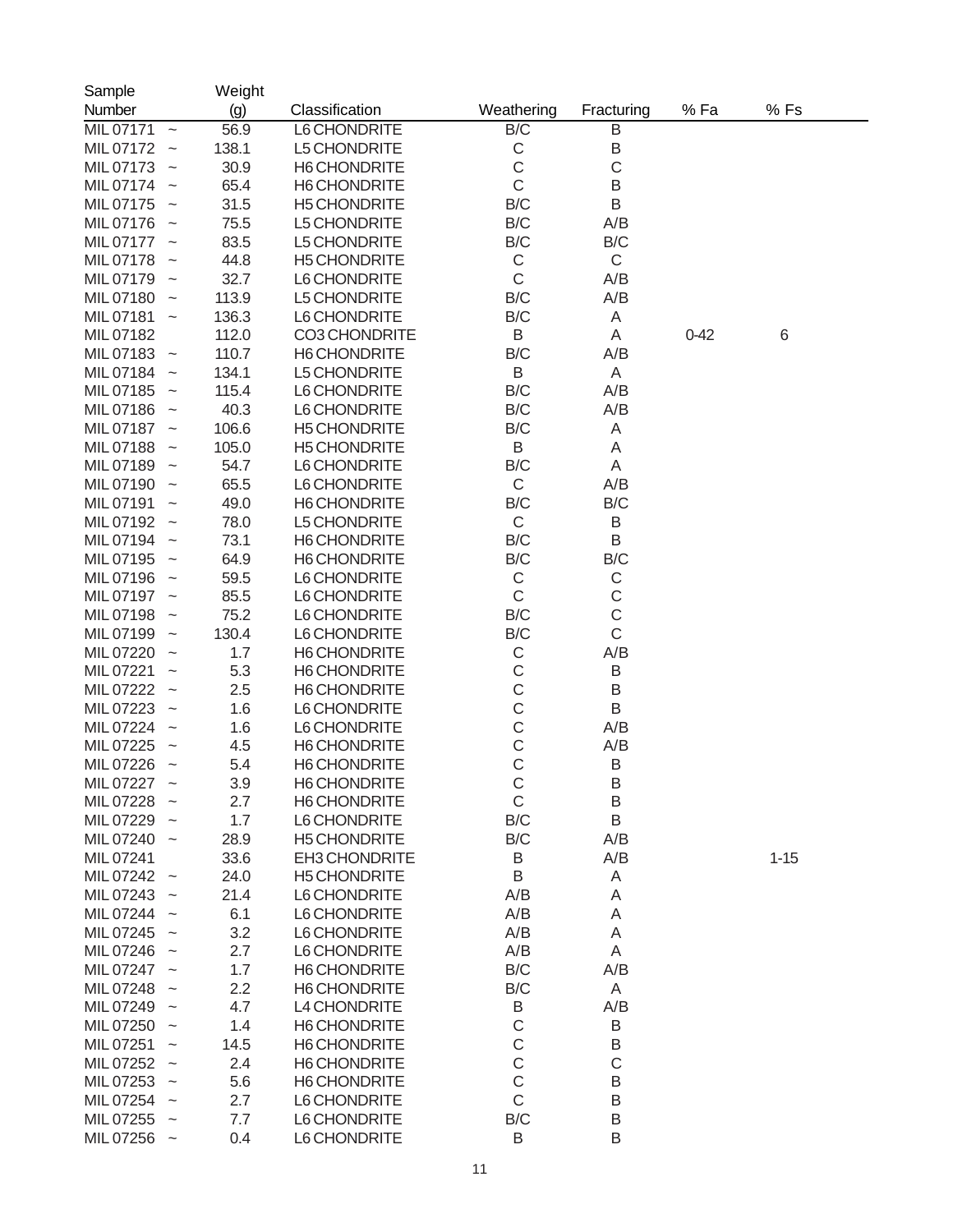| Sample                                 |                           | Weight |                                 |                  |             |                |          |
|----------------------------------------|---------------------------|--------|---------------------------------|------------------|-------------|----------------|----------|
| Number                                 |                           | (g)    | Classification                  | Weathering       | Fracturing  | %Fa            | % Fs     |
| MIL 07257 ~                            |                           | 4.2    | <b>H6 CHONDRITE</b>             | C                | A/B         |                |          |
| MIL 07258                              |                           | 3.0    | L6 CHONDRITE                    | B                | B           |                |          |
| MIL 07260<br>$\sim$                    |                           | 2.4    | <b>H6 CHONDRITE</b>             | $\mathsf C$      | $\sf B$     |                |          |
| MIL 07261<br>$\sim$                    |                           | 17.3   | <b>H6 CHONDRITE</b>             | C                | B           |                |          |
| MIL 07262 ~                            |                           | 0.3    | L6 CHONDRITE                    | B/C              | $\mathsf C$ |                |          |
| MIL 07263<br>$\sim$                    |                           | 2.3    | H6 CHONDRITE                    | $\mathsf C$      | $\sf B$     |                |          |
| MIL 07264 ~                            |                           | 5.7    | L6 CHONDRITE                    | B                | B           |                |          |
| MIL 07265                              |                           | 0.6    | <b>CO3 CHONDRITE</b>            | B                | B           | $1 - 73$       | $1 - 16$ |
| MIL 07266                              |                           | 9.7    | <b>H6 CHONDRITE</b>             | $\mathsf C$      | B           |                |          |
| $\sim$<br>MIL 07267 ~                  |                           | 7.4    | <b>H6 CHONDRITE</b>             | C                | $\mathsf C$ |                |          |
|                                        |                           |        |                                 | B                | B           | 31             |          |
| MIL 07268                              |                           | 1.1    | LL6 CHONDRITE                   |                  |             |                | 26       |
| MIL 07269<br>$\sim$                    |                           | 1.9    | <b>H5 CHONDRITE</b>             | B                | B           |                |          |
| MIL 07270<br>$\sim$                    |                           | 32.8   | H6 CHONDRITE                    | B/C              | A/B         |                |          |
| MIL 07271<br>$\sim$                    |                           | 21.7   | H6 CHONDRITE                    | B/C              | A/B         |                |          |
| MIL 07272 ~                            |                           | 59.2   | L6 CHONDRITE                    | A/B              | A           |                |          |
| MIL 07273                              |                           | 33.9   | <b>H5 CHONDRITE (ANOMALOUS)</b> | B/C              | A/B         | 16             | 14       |
| MIL 07274<br>$\sim$                    |                           | 23.7   | <b>H6 CHONDRITE</b>             | B/Ce             | A/B         |                |          |
| MIL 07275<br>$\sim$                    |                           | 29.3   | <b>H5 CHONDRITE</b>             | B/C              | A/B         |                |          |
| MIL 07276 ~                            |                           | 15.0   | L5 CHONDRITE                    | A/B              | A           |                |          |
| MIL 07277                              |                           | 34.1   | <b>CV3 CHONDRITE</b>            | B                | A/B         | $0 - 13$       | $1-9$    |
| MIL 07278<br>$\sim$                    |                           | 33.0   | L5 CHONDRITE                    | B/C              | A/B         |                |          |
| MIL 07279<br>$\widetilde{\phantom{m}}$ |                           | 9.8    | <b>H5 CHONDRITE</b>             | B/C              | Ae          |                |          |
| MIL 07301<br>$\sim$                    |                           | 4.3    | L6 CHONDRITE                    | B/C              | B           |                |          |
| MIL 07307 ~                            |                           | 0.5    | H6 CHONDRITE                    | B                | A/B         |                |          |
| MIL 07308                              |                           | 13.2   | L5 CHONDRITE                    | B/C              | B           |                |          |
| MIL 07309                              |                           | 5.9    | L6 CHONDRITE                    | $\mathsf C$      | B           |                |          |
| MIL 07312<br>$\sim$                    |                           | 9.7    | L6 CHONDRITE                    | B                | A           |                |          |
| MIL 07316<br>$\sim$                    |                           | 2.2    | <b>H6 CHONDRITE</b>             | B/C              | B           |                |          |
| MIL 07317<br>$\sim$                    |                           | 1.3    | <b>H6 CHONDRITE</b>             | $\mathsf C$      | A           |                |          |
| MIL 07318                              | $\widetilde{\phantom{m}}$ | 4.0    | H6 CHONDRITE                    | $\mathsf C$      | B           |                |          |
| MIL 07319<br>$\sim$                    |                           | 0.9    | L6 CHONDRITE                    | B                | A           |                |          |
| MIL 07320                              |                           | 4.2    | L6 CHONDRITE                    | B/C              | $\mathsf C$ |                |          |
| MIL 07321<br>$\sim$                    |                           | 1.3    | H6 CHONDRITE                    | $\mathsf C$      | A/B         |                |          |
| MIL 07323                              |                           | 16.1   | L5 CHONDRITE                    | B/C              | B           |                |          |
| MIL 07324<br>$\sim$                    |                           | 12.2   | L6 CHONDRITE                    | B/C              | B           |                |          |
| MIL 07325                              |                           | 2.9    | L5 CHONDRITE                    | $\mathsf C$      | B           |                |          |
| MIL 07326 ~                            |                           | 15.8   | H6 CHONDRITE                    | Β                | A/B         |                |          |
| MIL 07327 ~                            |                           | 10.6   | H6 CHONDRITE                    | $\mathsf C$      |             |                |          |
|                                        |                           |        |                                 |                  | B<br>B      |                |          |
| MIL 07328 ~                            |                           | 1.0    | L5 CHONDRITE                    | B<br>$\mathsf C$ |             |                |          |
| MIL 07329 ~                            |                           | 6.1    | H6 CHONDRITE                    |                  | B           |                |          |
| MIL 07330 ~                            |                           | 1.1    | L6 CHONDRITE                    | B                | B           |                |          |
| MIL 07331                              |                           | 7.6    | <b>L5 CHONDRITE</b>             | B                | A/B         |                |          |
| MIL 07332 ~                            |                           | 17.2   | L5 CHONDRITE                    | B/C              | A/B         |                |          |
| MIL 07333 ~                            |                           | 12.8   | <b>H5 CHONDRITE</b>             | C                | B           |                |          |
| MIL 07334 ~                            |                           | 11.5   | <b>H6 CHONDRITE</b>             | C                | B           |                |          |
| MIL 07335 ~                            |                           | 16.3   | <b>H5 CHONDRITE</b>             | B                | B           |                |          |
| MIL 07337 ~                            |                           | 7.3    | H6 CHONDRITE                    | $\mathsf{C}$     | B           |                |          |
| MIL 07339                              |                           | 1.2    | L4 CHONDRITE                    | A/B              | A/B         |                |          |
| MIL 07360 ~                            |                           | 2.5    | <b>L5 CHONDRITE</b>             | Β                | B           |                |          |
| MIL 07362 ~                            |                           | 4.2    | H6 CHONDRITE                    | C                | A           |                |          |
| MIL 07363 ~                            |                           | 1.8    | H6 CHONDRITE                    | C                | B           |                |          |
| MIL 07364                              |                           | 1.0    | <b>EH3 CHONDRITE</b>            | B                | B           | $\overline{2}$ | $1 - 12$ |
| MIL 07365 ~                            |                           | 13.6   | H6 CHONDRITE                    | $\mathsf C$      | B           |                |          |
| MIL 07366 ~                            |                           | 2.1    | H6 CHONDRITE                    | $\mathsf C$      | B           |                |          |
|                                        |                           |        |                                 |                  |             |                |          |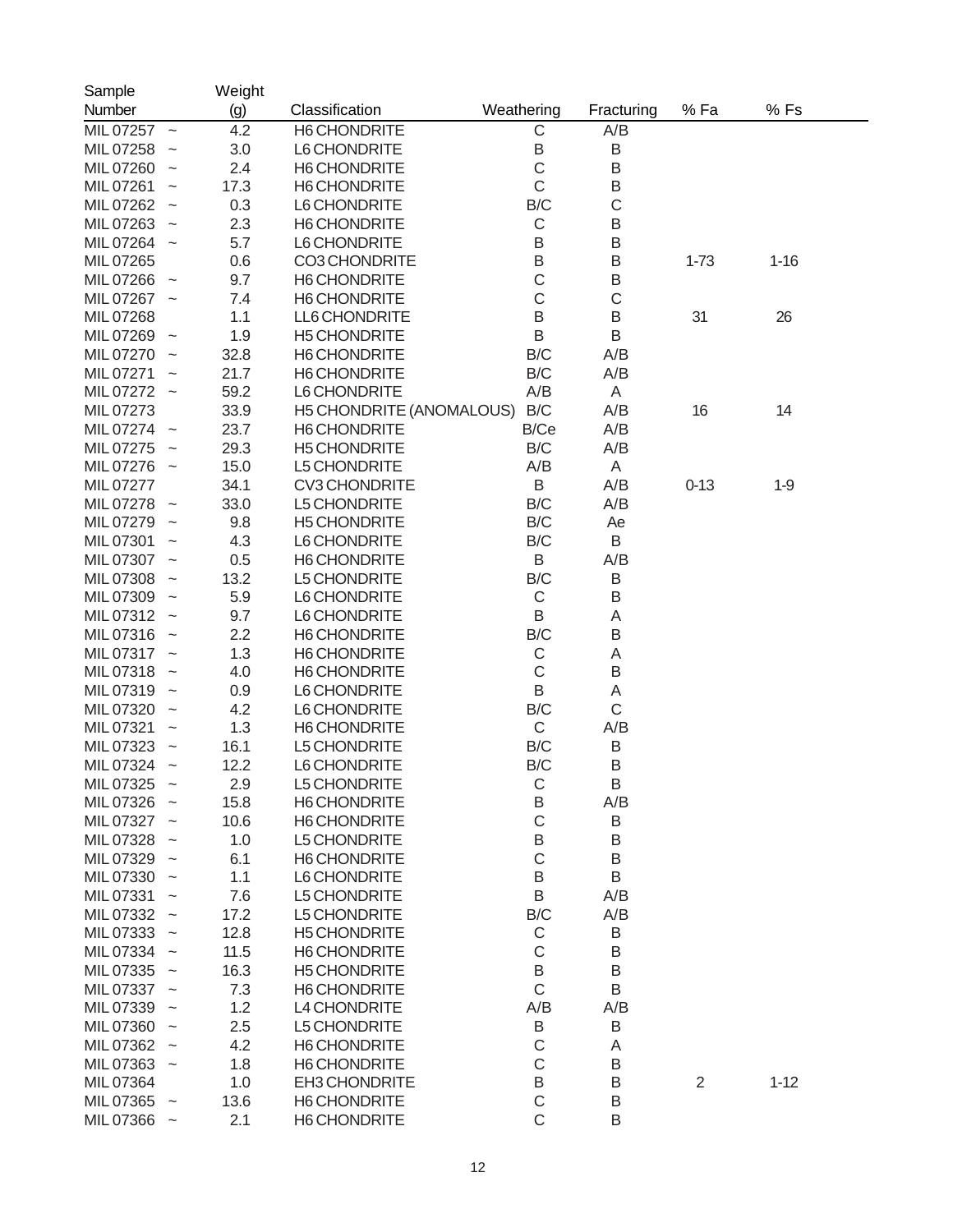| Sample                                 | Weight |                      |                         |            |           |                |
|----------------------------------------|--------|----------------------|-------------------------|------------|-----------|----------------|
| Number                                 | (g)    | Classification       | Weathering              | Fracturing | %Fa       | % Fs           |
| MIL 07367<br>$\widetilde{\phantom{m}}$ | 1.4    | L6 CHONDRITE         | $\overline{\mathrm{C}}$ | B          |           |                |
| MIL 07368                              | 2.0    | CO3 CHONDRITE        | $\sf B$                 | A/B        | $0 - 45$  | 1              |
| MIL 07369                              | 2.8    | EH3 CHONDRITE        | $\mathsf C$             | B          |           | $0 - 4$        |
| MIL 07370<br>$\widetilde{\phantom{m}}$ | 45.6   | L6 CHONDRITE         | $\mathsf C$             | B          |           |                |
| MIL 07371                              | 10.8   | LL5 CHONDRITE        | $\mathsf C$             | C          |           |                |
| MIL 07372                              | 52.5   | LL5 CHONDRITE        | B/C                     | B          |           |                |
| MIL 07373                              | 20.8   | L5 CHONDRITE         | $\mathsf C$             | C          |           |                |
| MIL 07374                              | 14.9   | L5 CHONDRITE         | B/C                     | A/B        |           |                |
| MIL 07375                              | 4.0    | <b>H6 CHONDRITE</b>  | B/C                     | A/B        |           |                |
| MIL 07376                              | 12.1   | <b>H5 CHONDRITE</b>  | B/C                     | B          |           |                |
| MIL 07377                              | 28.9   | H6 CHONDRITE         | Β                       | B          |           |                |
| MIL 07378                              | 13.5   | L5 CHONDRITE         | C                       | C          |           |                |
| MIL 07379                              | 10.0   | L5 CHONDRITE         | C                       | C          |           |                |
| MIL 07390                              | 7.4    | <b>H6 CHONDRITE</b>  | C                       | B          |           |                |
|                                        |        |                      | C                       |            |           |                |
| MIL 07391                              | 1.7    | H6 CHONDRITE         |                         | B          |           |                |
| MIL 07392 ~                            | 5.2    | <b>H5 CHONDRITE</b>  | C                       | B          |           |                |
| MIL 07393                              | 11.8   | EH3 CHONDRITE        | C                       | B/C        |           | $0 - 4$        |
| MIL 07394<br>$\widetilde{\phantom{m}}$ | 12.2   | H6 CHONDRITE         | C                       | B/C        |           |                |
| MIL 07395                              | 4.2    | L6 CHONDRITE         | A/B                     | Α          |           |                |
| MIL 07396                              | 11.8   | H6 CHONDRITE         | C                       | A/B        |           |                |
| MIL 07397                              | 2.7    | L5 CHONDRITE         | C                       | B          |           |                |
| MIL 07398                              | 2.8    | L5 CHONDRITE         | C                       | B          |           |                |
| MIL 07399                              | 0.5    | L5 CHONDRITE         | B                       | B          |           |                |
| MIL 07402                              | 1.6    | L5 CHONDRITE         | C                       | B          |           |                |
| MIL 07405                              | 1.8    | <b>H5 CHONDRITE</b>  | С                       | B          |           |                |
| MIL 07406                              | 6.1    | <b>H6 CHONDRITE</b>  | C                       | B          |           |                |
| MIL 07410                              | 11.9   | L5 CHONDRITE         | B                       | B          |           |                |
| MIL 07412                              | 22.3   | <b>H5 CHONDRITE</b>  | $\mathsf{C}$            | C          |           |                |
| MIL 07413                              | 2.4    | L5 CHONDRITE         | B/C                     | Α          |           |                |
| MIL 07414                              | 1.9    | L5 CHONDRITE         | B                       | A/B        |           |                |
| MIL 07415                              | 21.2   | H6 CHONDRITE         | C                       | B          |           |                |
| MIL 07416                              | 0.3    | H6 CHONDRITE         | B/C                     | B          |           |                |
| MIL 07419                              | 2.4    | L5 CHONDRITE         | B                       | B          |           |                |
| MIL 07433                              | 1.7    | L5 CHONDRITE         | B/C                     | Α          | 24        | 21             |
| MIL 07447                              | 32.0   | <b>UREILITE</b>      | B/Ce                    | A/B        | $10 - 17$ | 14             |
| MIL 07486                              | 5.4    | L5 CHONDRITE         | $\mathsf{C}$            | B          | 23        | 20             |
| MIL 07488                              | 0.3    | <b>H4 CHONDRITE</b>  | Β                       | Α          | 18        | 16             |
| MIL 07497                              | 4.1    | <b>CM2 CHONDRITE</b> | B                       | A/B        | $0 - 76$  | $\overline{4}$ |
| MIL 07546                              | 0.4    | CO3 CHONDRITE        | B                       | B          | $0 - 51$  | $1 - 4$        |
| MIL 07570                              | 3.2    | LL6 CHONDRITE        | A/B                     | Α          | 30        | 25             |
| MIL 07588                              | 1.4    | <b>CB CHONDRITE</b>  | A/B                     | Α          | $1 - 3$   | $1 - 3$        |
| MIL 07590                              | 1.8    | <b>CV3 CHONDRITE</b> | Β                       | B          | $1 - 20$  |                |
| MIL 07591                              | 1.5    | <b>H5 CHONDRITE</b>  | C                       | B          | 18        | 16             |
| MIL 07597                              | 1.0    | <b>CV3 CHONDRITE</b> | B                       | B          | $3 - 64$  | 1              |
| MIL 07669                              | 15.8   | <b>CV3 CHONDRITE</b> | Be                      | B          | $1 - 41$  |                |
| MIL 07672                              | 1.8    | <b>CM2 CHONDRITE</b> | Be                      | C          | $0-8$     |                |
| MIL 07674                              | 4.2    | <b>CM2 CHONDRITE</b> | B                       | B          | $0 - 55$  | 1              |
| MIL 07675                              | 37.4   | <b>CM2 CHONDRITE</b> | Be                      | B          | $0 - 47$  | 5              |
| MIL 07678                              | 7.7    | <b>CV3 CHONDRITE</b> | B/C                     | B          | $0 - 36$  |                |
| MIL 07680                              | 2.5    | <b>CM2 CHONDRITE</b> | B                       | B          | $0 - 39$  |                |
| MIL 07681                              | 20.7   | <b>CV3 CHONDRITE</b> | B/C                     | B          | $0 - 47$  | 5              |
|                                        |        |                      |                         |            |           |                |
| MIL 07682                              | 5.1    | <b>CM2 CHONDRITE</b> | Β                       | B          | $1 - 52$  |                |
| MIL 07683                              | 3.1    | <b>CV3 CHONDRITE</b> | B                       | B          | $0 - 13$  | 1              |
| MIL 07684                              | 1.3    | <b>CV3 CHONDRITE</b> | B                       | B          | $0 - 10$  | 3              |
| MIL 07685                              | 9.7    | <b>CV3 CHONDRITE</b> | B/C                     | B          | $0 - 44$  | 1              |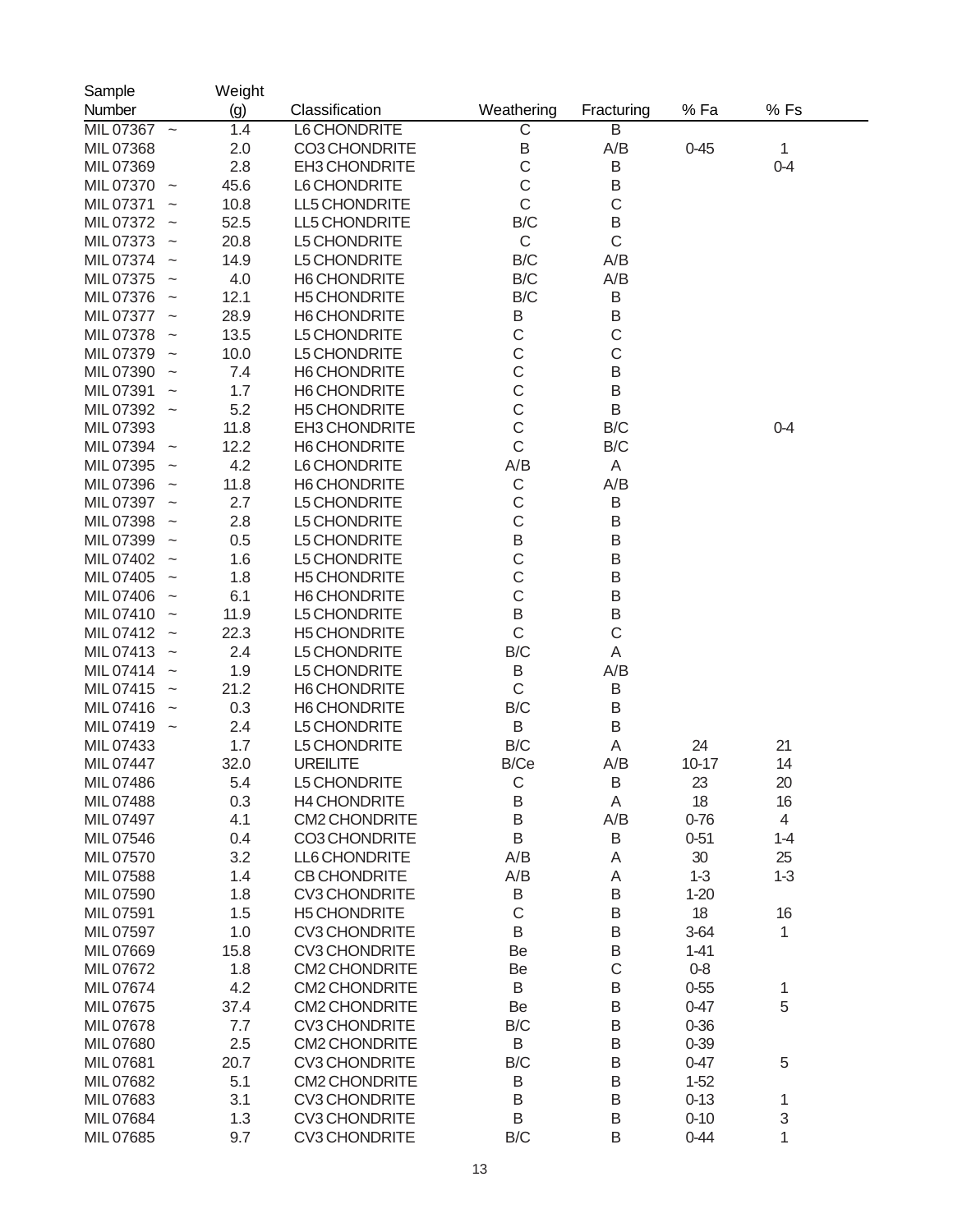| Sample           | Weight |                          |            |            |          |          |  |
|------------------|--------|--------------------------|------------|------------|----------|----------|--|
| <b>Number</b>    | (g)    | Classification           | Weathering | Fracturing | % Fa     | % Fs     |  |
| MIL 07688        | 0.9    | <b>CO3 CHONDRITE</b>     | B          | B          | $0 - 51$ |          |  |
| MIL 07690        | 4.9    | <b>CV3 CHONDRITE</b>     | B          | B          | $1 - 39$ |          |  |
| MIL 07691        | 4.0    | <b>CV3 CHONDRITE</b>     | B          | B          | $1 - 37$ | 1        |  |
| MIL 07692        | 5.2    | <b>CM2 CHONDRITE</b>     | Be         | B          | $0 - 54$ |          |  |
| MIL 07695        | 1.4    | <b>CO3 CHONDRITE</b>     | B          | B          | $0 - 60$ | $0-6$    |  |
| MIL 07696        | 16.4   | <b>CV3 CHONDRITE</b>     | Ce         | B          | $0 - 46$ |          |  |
| MIL 07699        | 2.0    | <b>CV3 CHONDRITE</b>     | B          | Ce         | $0 - 8$  | 1        |  |
| MIL 07701        | 5.7    | <b>CM2 CHONDRITE</b>     | Be         | B          |          |          |  |
| MIL 07702        | 7.4    | <b>CM2 CHONDRITE</b>     | B          | A          | $0 - 19$ |          |  |
| MIL 07703        | 13.6   | <b>CM2 CHONDRITE</b>     | Be         | B          | $0 - 48$ |          |  |
| <b>DOM 08001</b> | 1305.4 | EUCRITE (BRECCIATED)     | A/B        | A          |          | $25-6$   |  |
| DOM 08002        | 173.2  | LL CHONDRITE (IMPT MELT) | Be         | A/B        | 30       | 25       |  |
| DOM 08003        | 109.0  | <b>CM2 CHONDRITE</b>     | B          | A/B        | $2 - 48$ |          |  |
| <b>DOM 08007</b> | 24.7   | <b>H5 CHONDRITE</b>      | A/B        | A          | 20       | 17       |  |
| <b>DOM 08008</b> | 27.1   | EUCRITE (BRECCIATED)     | B/C        | A          |          | $26 - 6$ |  |
| <b>DOM 08009</b> | 5.2    | <b>CM2 CHONDRITE</b>     | B/C        | B/C        | $1 - 4$  | $1 - 21$ |  |
| <b>DOM 08016</b> | 6.2    | <b>CM2 CHONDRITE</b>     | B/Ce       | B/C        | $1 - 31$ | $3-19$   |  |
| <b>DOM 08019</b> | 1434.5 | <b>LL5 CHONDRITE</b>     | B          | B          |          |          |  |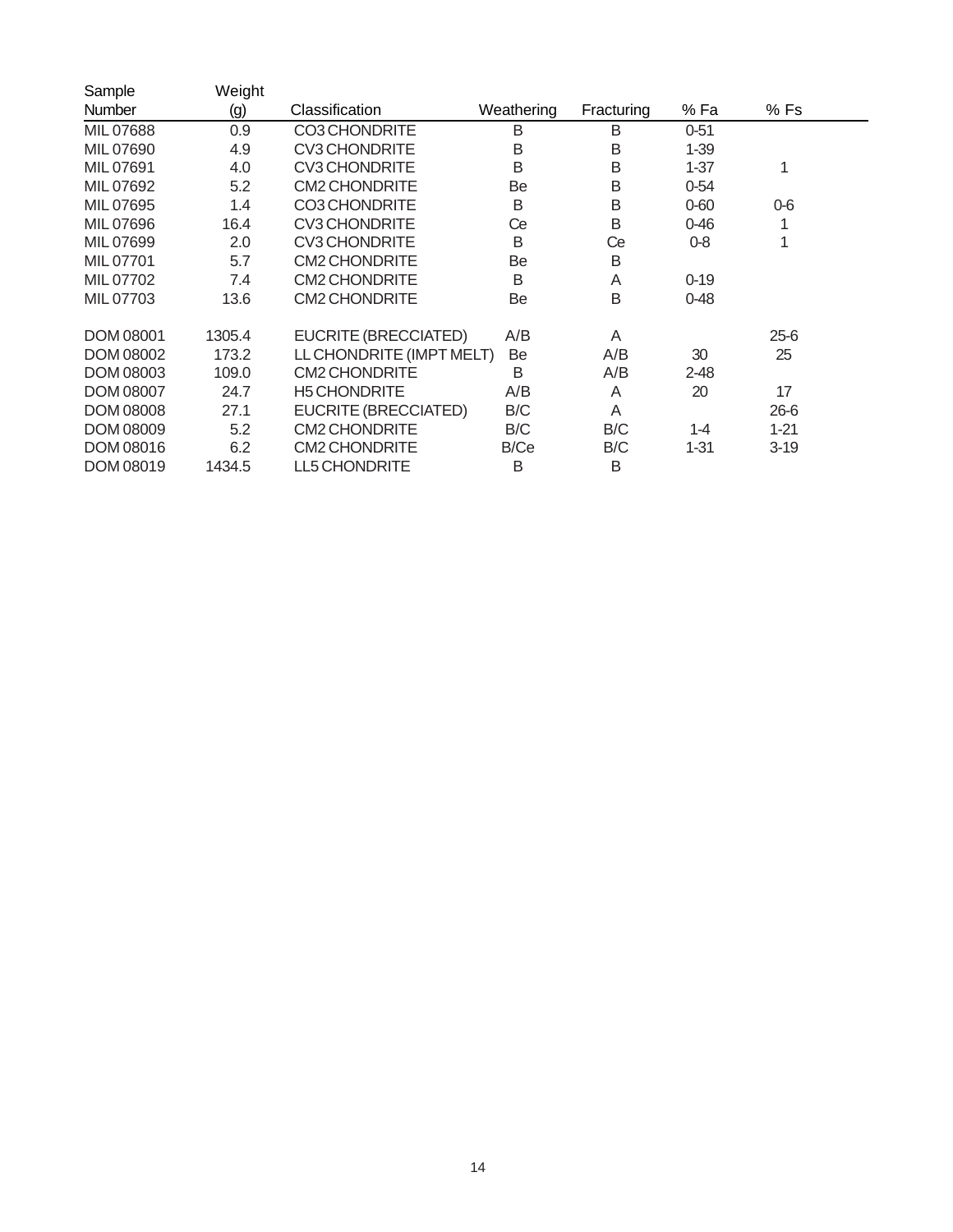| Sample    | Weight |                                |                            |     |          |          |  |
|-----------|--------|--------------------------------|----------------------------|-----|----------|----------|--|
| Number    | (g)    | Classification                 | Weathering Fracturing      |     | %Fa      | %Fs      |  |
|           |        |                                | <b>Achondrites</b>         |     |          |          |  |
| DOM 08001 | 1305.4 | EUCRITE (BRECCIATED)           | A/B                        | A   |          | $25-6$   |  |
| DOM 08008 | 27.1   | EUCRITE (BRECCIATED)           | B/C                        | Α   |          | 26-6     |  |
| LAR 06618 | 43.5   | <b>UREILITE</b>                | Ce                         | C   | $7-19$   |          |  |
| MIL 07447 | 32.0   | <b>UREILITE</b>                | B/Ce                       | A/B | $10-17$  | 14       |  |
|           |        | <b>Carbonaceous Chondrites</b> |                            |     |          |          |  |
| MIL 07588 | 1.4    | <b>CB CHONDRITE</b>            | A/B                        | A   | $1 - 3$  | $1 - 3$  |  |
| MIL 07497 | 4.1    | <b>CM2 CHONDRITE</b>           | B                          | A/B | $0 - 76$ | 4        |  |
| MIL07672  | 1.8    | <b>CM2 CHONDRITE</b>           | Be                         | C   | $0 - 8$  |          |  |
| MIL07674  | 4.2    | <b>CM2 CHONDRITE</b>           | B                          | B   | $0 - 55$ | 1        |  |
| MIL07675  | 37.4   | <b>CM2 CHONDRITE</b>           | Be                         | B   | $0 - 47$ | 5        |  |
| MIL07680  | 2.5    | <b>CM2 CHONDRITE</b>           | B                          | B   | $0 - 39$ |          |  |
| MIL07682  | 5.1    | <b>CM2 CHONDRITE</b>           | B                          | B   | $1 - 52$ |          |  |
| MIL07692  | 5.2    | <b>CM2 CHONDRITE</b>           | Be                         | B   | $0 - 54$ |          |  |
| MIL07701  | 5.7    | <b>CM2 CHONDRITE</b>           | Be                         | B   |          |          |  |
| MIL07702  | 7.4    | <b>CM2 CHONDRITE</b>           | B                          | Α   | $0 - 19$ |          |  |
| MIL07703  | 13.6   | <b>CM2 CHONDRITE</b>           | Be                         | B   | $0 - 48$ |          |  |
| DOM 08003 | 109.0  | <b>CM2 CHONDRITE</b>           | B                          | A/B | $2 - 48$ |          |  |
| DOM 08009 | 5.2    | <b>CM2 CHONDRITE</b>           | B/C                        | B/C | $1 - 4$  | $1 - 21$ |  |
| DOM 08016 | 6.2    | <b>CM2 CHONDRITE</b>           | B/Ce                       | B/C | $1 - 31$ | $3 - 19$ |  |
| MIL07182  | 112.0  | CO3 CHONDRITE                  | B                          | Α   | $0 - 42$ | 6        |  |
| MIL07265  | 0.6    | CO3 CHONDRITE                  | B                          | B   | $1 - 73$ | $1 - 16$ |  |
| MIL07368  | 2.0    | CO3 CHONDRITE                  | B                          | A/B | $0 - 45$ | 1        |  |
| MIL 07546 | 0.4    | CO3 CHONDRITE                  | B                          | B   | $0 - 51$ | $1 - 4$  |  |
| MIL07688  | 0.9    | CO3 CHONDRITE                  | B                          | B   | $0 - 51$ |          |  |
| MIL07695  | 1.4    | CO3 CHONDRITE                  | B                          | B   | $0 - 60$ | $0-6$    |  |
| MIL07277  | 34.1   | <b>CV3 CHONDRITE</b>           | B                          | A/B | $0 - 13$ | $1-9$    |  |
| MIL07590  | 1.8    | <b>CV3 CHONDRITE</b>           | B                          | B   | $1 - 20$ |          |  |
| MIL07597  | 1.0    | <b>CV3 CHONDRITE</b>           | B                          | Β   | $3-64$   | 1        |  |
| MIL07669  | 15.8   | <b>CV3 CHONDRITE</b>           | Be                         | B   | $1 - 41$ |          |  |
| MIL07678  | 7.7    | <b>CV3 CHONDRITE</b>           | B/C                        | B   | $0 - 36$ |          |  |
| MIL07681  | 20.7   | <b>CV3 CHONDRITE</b>           | B/C                        | B   | $0 - 47$ | 5        |  |
| MIL07683  | 3.1    | <b>CV3 CHONDRITE</b>           | B                          | Β   | $0 - 13$ | 1        |  |
| MIL07684  | 1.3    | <b>CV3 CHONDRITE</b>           | B                          | Β   | $0 - 10$ | 3        |  |
| MIL07685  | 9.7    | <b>CV3 CHONDRITE</b>           | B/C                        | Β   | $0 - 44$ | 1        |  |
| MIL07690  | 4.9    | <b>CV3 CHONDRITE</b>           | B                          | Β   | $1 - 39$ |          |  |
| MIL07691  | 4.0    | <b>CV3 CHONDRITE</b>           | B                          | B   | $1 - 37$ | 1        |  |
| MIL07696  | 16.4   | <b>CV3 CHONDRITE</b>           | Ce                         | B   | $0 - 46$ | 1        |  |
| MIL07699  | 2.0    | <b>CV3 CHONDRITE</b>           | B                          | Ce  | $0 - 8$  | 1        |  |
|           |        |                                | <b>Chondrites - Type 3</b> |     |          |          |  |
| LAR 06279 | 729.8  | LL3.8 CHONDRITE                | B                          | A   | 14-40    | $6 - 19$ |  |

## **Newly Classified Specimens Listed By Type**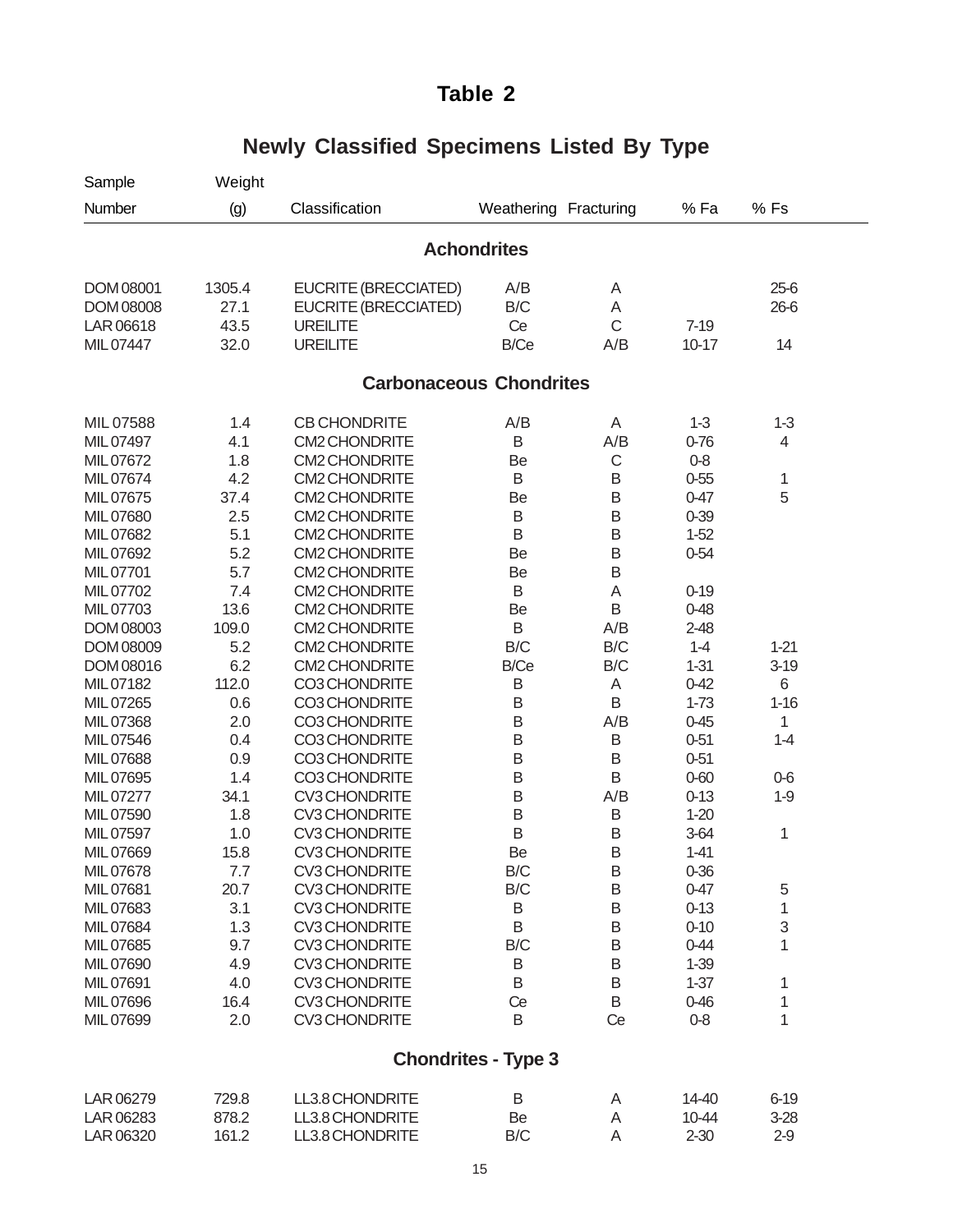| Sample                                          | Weight                     |                                                                  |                       |                      |          |                                            |  |
|-------------------------------------------------|----------------------------|------------------------------------------------------------------|-----------------------|----------------------|----------|--------------------------------------------|--|
| Number                                          | (g)                        | Classification                                                   | Weathering Fracturing |                      | % Fa     | % Fs                                       |  |
|                                                 |                            |                                                                  | <b>E</b> Chondrites   |                      |          |                                            |  |
| MIL 07241<br>MIL07364<br>MIL 07369<br>MIL 07393 | 33.6<br>1.0<br>2.8<br>11.8 | EH3 CHONDRITE<br>EH3 CHONDRITE<br>EH3 CHONDRITE<br>EH3 CHONDRITE | B<br>B<br>С<br>С      | A/B<br>B<br>B<br>B/C | 2        | $1 - 15$<br>$1 - 12$<br>$0 - 4$<br>$0 - 4$ |  |
|                                                 |                            |                                                                  | <b>H</b> Chondrites   |                      |          |                                            |  |
| MIL 07273                                       | 33.9                       | H5 CHONDRITE (ANOMALOUS) B/C                                     |                       | A/B                  | 16       | 14                                         |  |
|                                                 |                            |                                                                  | <b>L</b> Chondrites   |                      |          |                                            |  |
| LAR 06507<br>DOM 08002                          | 12.1<br>173.2              | LL CHONDRITE (IMPT MELT)<br>LL CHONDRITE (IMPT MELT)             | Be<br>Be              | B<br>A/B             | 34<br>30 | 11<br>25                                   |  |

#### **Newly Classified Specimens Listed By Type**

#### **\*\*Notes to Tables 1 and 2:**

#### **"Weathering" Categories:**

- A: Minor rustiness; rust haloes on metal particles and rust stains along fractures are minor.
- B: Moderate rustiness; large rust haloes occur on metal particles and rust stains on internal fractures are extensive.
- C: Severe rustiness; metal particles have been mostly stained by rust throughout.
- E: Evaporite minerals visible to the naked eye.

#### **"Fracturing" Categories:**

- A: Minor cracks; few or no cracks are conspicuous to the naked eye and no cracks penetrate the entire specimen.
- B: Moderate cracks; several cracks extend across exterior surfaces and the specimen can be readily broken along the cracks.
- C: Severe cracks; specimen readily crumbles along cracks that are both extensive and abundant.

The  $\sim$  indicates classification by optical methods. This can include macroscopic assignment to one of several well-characterized, large pairing groups (e.g., the QUE LL5 chondrites), as well as classification based on oil immersion of several olivine grains to determine the approximate index of refraction for grouping into H, L or LL chondrites. Petrologic types in this method are determined by the distinctiveness of chondrules boundaries on broken surfaces of a 1-3 g chip. While this technique is suitable for general characterization and delineation of equilibrated ordinary chondrites, those undertaking detailed study of any meteorite classified by optical methods alone should use caution. It is recommended that a polished thin section be requested to accompany any chip and appropriate steps for a more detailed characterization should be undertaken by the user. (Tim McCoy, Smithsonian Institution)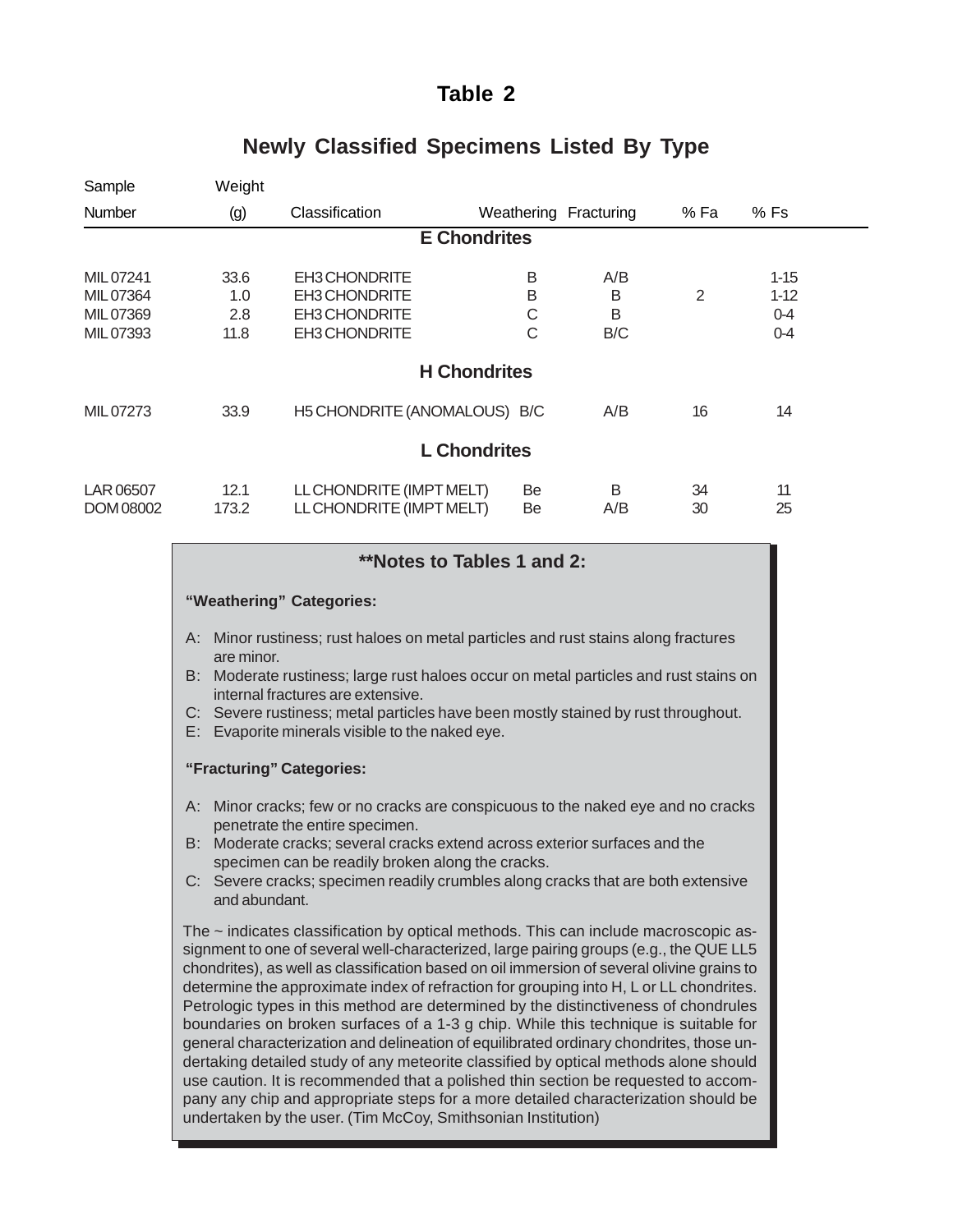#### **Tentative Pairings for New Meteorites**

Table 3 summarizes possible pairings of the new specimens with each other and with previously classified specimens based on descriptive data in this newsletter issue. Readers who desire a more comprehensive review of the meteorite pairings in the U.S. Antarctic collection should refer to the compilation provided by Dr. E.R. D. Scott, as published in issue 9(2) (June 1986). Possible pairings were updated in Meteoritical Bulletins No. 76 (Meteoritics 29, 100-143), No. 79 (Meteoritics and Planetary Science 31, A161-174), No. 82 (Meteoritics and Planetary Science 33, A221-A239), No. 83 (Meteoritics and Planetary Science 34, A169-A186), No. 84 (Meteoritics and Planetary Science 35, A199-A225), No. 85 (Meteoritics and Planetary Science 36, A293-A322), No. 86 (Meteoritics and Planetary Science 37, A157-A184), No. 87 (Meteoritics and Planetary Science 38, A189-A248), No. 88 (Meteoritics and Planetary Science 39, A215-272), No. 89 (Meteoritics and Planetary Science 40, A201-A263), No. 90 (Meteoritics and Planetary Science 41, 1383-1418), No. 91 (Meteoritics and Planetary Science, 42, 413-466), No. 92 (Meteoritics and Planetary Science 42, 1647-1692), No. 93 (Meteoritics and Planetary Science 43, 571-632) and No. 94 (Meteoritics and Planetary Science 43, 1551–1588) and No. 95 (Meteoritics and Planetary Science 44, No. 3, 429– 462), No. 96 (Meteoritics and Planetary Science 44, No. 9, 1355-1397), and No. 97 (Meteoritics and Planetary Science 45, in press).

#### **CB CHONDRITE**

MIL 07588 with MIL 05082

#### **CM2 CHONDRITE**

MIL 07702 with MIL 07672 MIL 07674, MIL 07675, MIL 07680, MIL 07682, MIL 07692, and MIL 07703 with MIL 07497

#### **CO3 CHONDRITE**

MIL 07265, MIL 07368, MIL 07546, MIL 07688, and MIL 07695 with MIL 07182

#### **CV3 CHONDRITE**

MIL 07597, MIL 07669, MIL 07678, MIL 07681, MIL 07683, MIL 07684, MIL 07685, MIL 07690, MIL 07691, MIL 07696, and MIL 07699 with MIL 07590

#### **EH3 CHONDRITE**

MIL 07364, MIL 07369, and MIL 07393 with MIL 07241

#### **LL3.8 Chondrite**

LAR 06283, and LAR 06320 with LAR 06279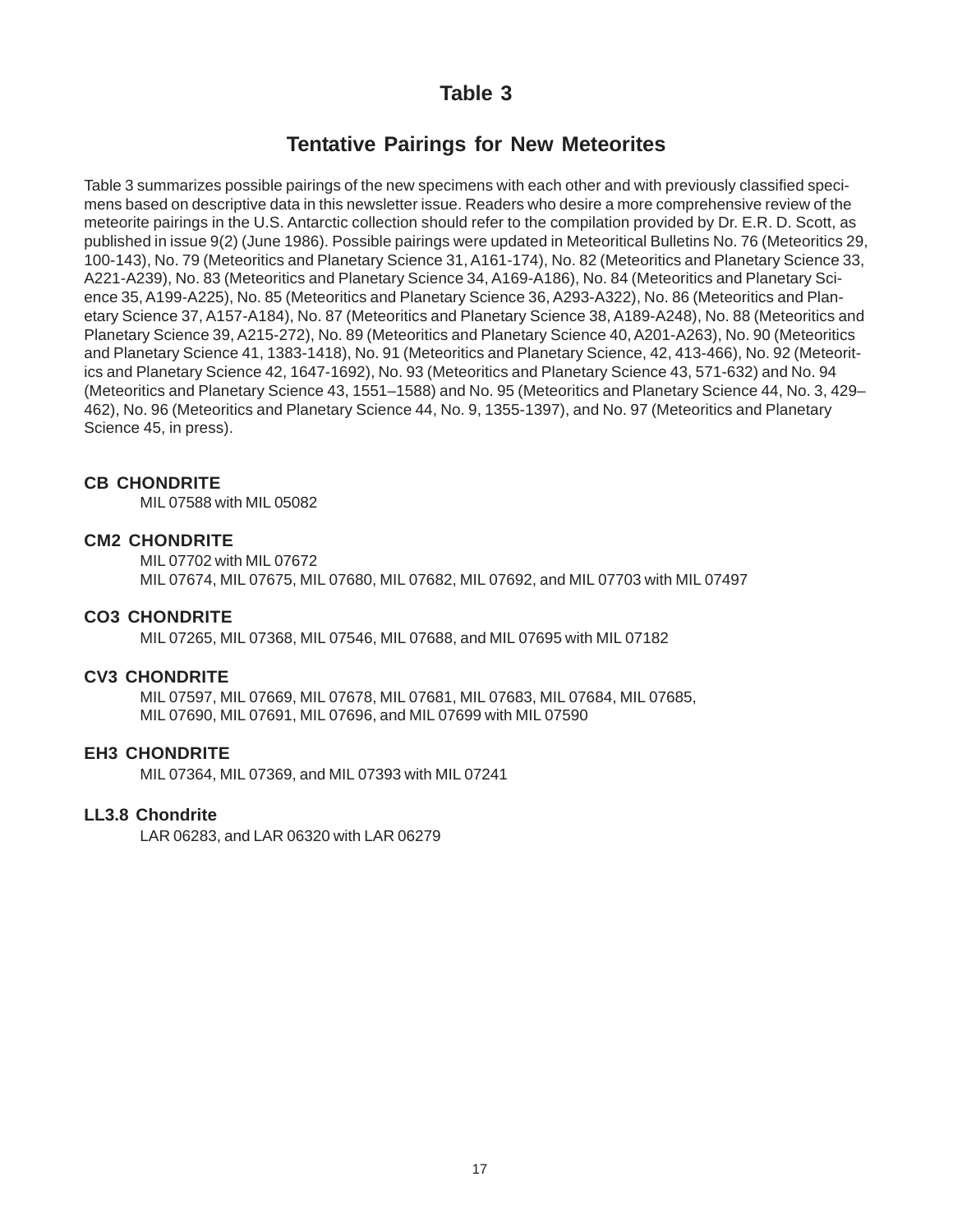## *Petrographic Descriptions*

| Sample No.:                       | LAR 06279;                     | Macroscopic Description: Cecilia Satterwhite                                                 |
|-----------------------------------|--------------------------------|----------------------------------------------------------------------------------------------|
|                                   | LAR 06283;                     | These chondrites all have black fusion crust with rusty areas and oxida-                     |
|                                   |                                |                                                                                              |
|                                   | LAR 06320                      | tion haloes. Areas without fusion crust are brown. The interior is a gray                    |
| Location:                         | Larkman Nunatak                | to black matrix with some oxidation and metal. Inclusions and chon-                          |
| Field No.:                        | 19898;19633; 19214             | drules are visible on the exterior as well as the interior and are lighter                   |
| Dimensions (cm): 9.5 x 6.5 x 4.0; |                                | than the matrix and vary in size.                                                            |
|                                   | $10.0 \times 9.5 \times 4.5$ ; |                                                                                              |
|                                   | $5.8 \times 4.2 \times 3.0$    | Thin Section (,2) Description: Cari Corrigan, Tim McCoy and Linda                            |
| Weight (g):                       | 729.8; 878.2; 161.21           | Welzenbach                                                                                   |
| Classification:                   | LL3 Chondrite                  | The sections exhibit numerous large, well-defined chondrules (up to 1.5                      |
|                                   |                                | mm) and occasional melt clasts in a matrix of fine-grained silicates,                        |
|                                   |                                | metal, and troilite. Weak shock effects are present. Polysynthetically                       |
|                                   |                                | twinned pyroxene is abundant. Silicates are unequilibrated; olivines                         |
|                                   |                                |                                                                                              |
|                                   |                                | range from $\text{Fa}_{2,44}$ and pyroxenes from $\text{Fs}_{2,28}$ . The meteorites are LL3 |
|                                   |                                | chondrites (estimated subtype 3.8).                                                          |
|                                   |                                |                                                                                              |
|                                   |                                |                                                                                              |

| Sample No.:                      | LAR 06507             | Macroscopic Description: Kathleen McBride                                         |
|----------------------------------|-----------------------|-----------------------------------------------------------------------------------|
| Location:                        | Larkman Nunatak       | The exterior has a thick patch of fusion crust covering <5% of the sur-           |
| Field No.:                       | 19639                 | face The interior is gray in color with an oxidation rind, evaporites and         |
| Dimensions (cm): 2.5 x 1.5 x 1.5 |                       | is low in metal. Millimeter sized gray chondrules are present.                    |
| Weight $(g)$ :                   | 12.054                |                                                                                   |
| Classification:                  | <b>LL Chondrite</b>   | Thin Section (,2) Description: Cari Corrigan                                      |
|                                  | (Impact Melt Breccia) | This section consists of a matrix of individual mineral fragments up to           |
|                                  |                       | 100 microns in a melt-textured matrix with rounded to ellipsoidal metal-          |
|                                  |                       | sulfide blebs. It also exhibits larger (up to several mm) unmelted chon-          |
|                                  |                       | dritic fragments with rare relict barred olivine chondrules. Olivine is           |
|                                  |                       | $Fa_{34}$ , pyroxene is $Fs_{11}$ . This meteorite is an LL chondrite impact melt |
|                                  |                       | breccia.                                                                          |

| Sample No.:<br>Location:<br>Field No.:<br>Dimensions (cm): 4.25 x 3.25 x 2.0 | LAR 06618<br>Larkman Nunatak<br>19140 | Macroscopic Description: Kathleen McBride<br>Thick black vesicular fusion crust covers 30% of the exterior of this<br>meteorite. The surface has slightly platy fracturing. The rusty brown<br>interior is coarse grained with minor evaporates in tiny spots.                                                                                                     |
|------------------------------------------------------------------------------|---------------------------------------|--------------------------------------------------------------------------------------------------------------------------------------------------------------------------------------------------------------------------------------------------------------------------------------------------------------------------------------------------------------------|
| Weight (g):<br>Classification:                                               | 43.498<br>Ureilite                    | Thin Section (,4) Description: Cari Corrigan<br>The section consists of an aggregate of large (up to 2.5 mm) olivine<br>grains. Individual olivine grains are rimmed by carbon-rich material con-<br>taining traces of metal. Metal forms veins between olivines. Olivine has<br>cores of $Fa_{10}$ , with rims reduced to $Fa_{7}$ . The meteorite is a ureilite. |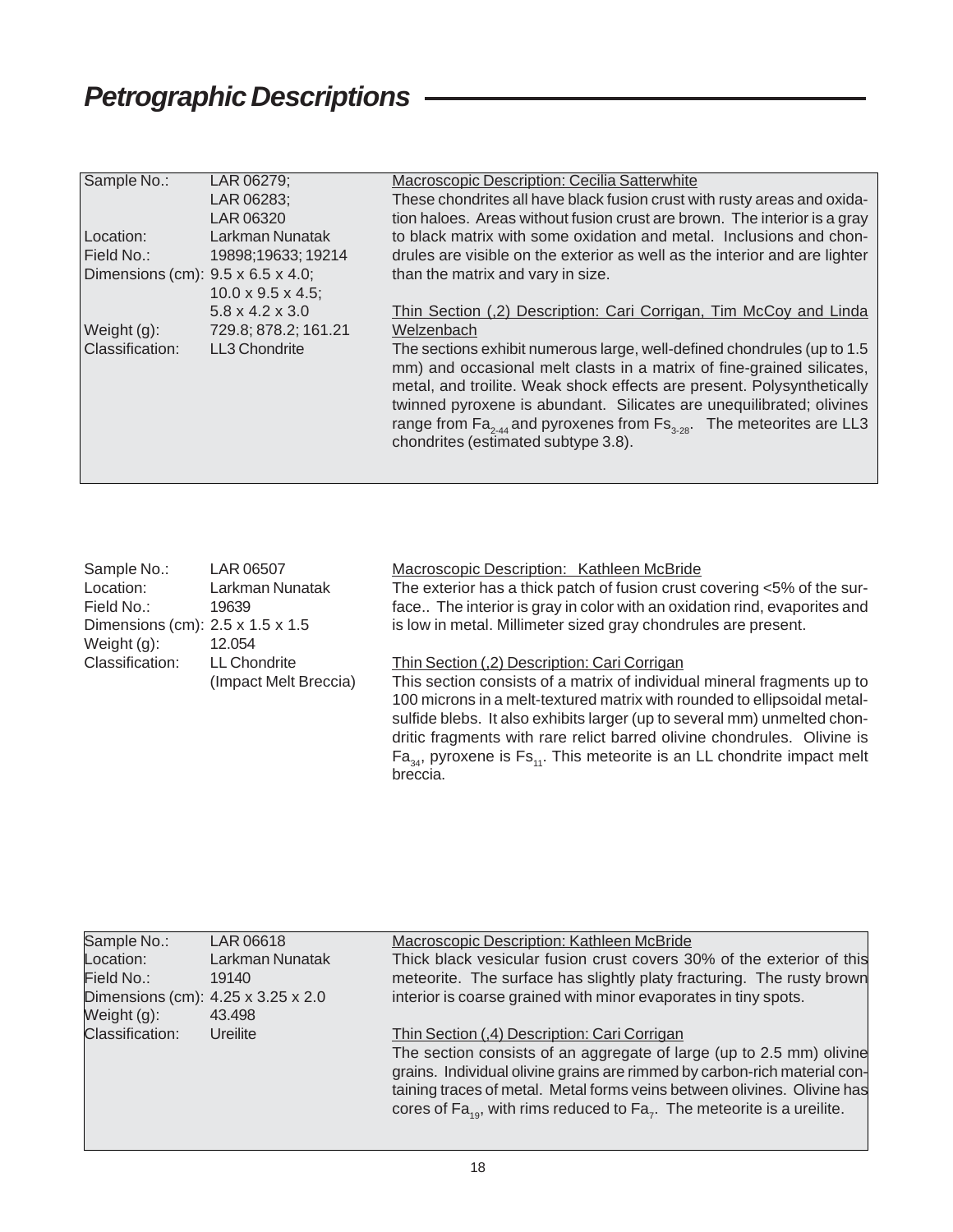| Sample No.:<br>Location:<br>Field No.:<br>Dimensions (cm): 4.8 x 4.2 x 2.5;<br>Weight (g):<br>Classification: | MIL 07182; MIL 07265;<br>MIL 07368; MIL 07546;<br>MIL 07688; MIL 07695<br><b>Miller Range</b><br>17857; 18364; 18617;<br>17541; 18664; 17395<br>$0.75 \times 0.75 \times 0.5$ ;<br>$1.25 \times 1.0 \times 0.75$ ;<br>$0.75 \times 0.75 \times 0.5$ ;<br>$0.5 \times 0.75 \times 1$ .;<br>$1.0 \times 1.0 \times 0.7$<br>111.976; 0.550; 2.010;<br>0.440; 0.940; 1.358<br>CO3 Chondrites | Macroscopic Description: Kathleen McBride, Roger Harrington and<br>Cecilia Satterwhite<br>All of these carbonaceous chondrites have black fusion crust covering<br>50 to100% of the exterior surface. The interiors are fine grained, dark<br>gray to black matrix with some rust and oxidation near the edges. Tiny<br>white inclusions are visible, some are rusty.<br>Thin Section (,2) Description: Cari Corrigan, Tim McCoy and Linda<br>Welzenbach<br>These meteorites are so similar that a single description suffices. The<br>sections consist of abundant small (up to 1 mm) chondrules, chondrule<br>fragments, and mineral grains in a dark matrix. Metal and sulfide occur<br>within and rimming the chondrules. Olivine ranges in composition from<br>$Fa_{n.73}$ . Pyroxene analyses range from $Fs_{1.17}$ . These meteorites are<br>CO3 chondrites and are probably members of the MIL 07531 pairing |
|---------------------------------------------------------------------------------------------------------------|------------------------------------------------------------------------------------------------------------------------------------------------------------------------------------------------------------------------------------------------------------------------------------------------------------------------------------------------------------------------------------------|-----------------------------------------------------------------------------------------------------------------------------------------------------------------------------------------------------------------------------------------------------------------------------------------------------------------------------------------------------------------------------------------------------------------------------------------------------------------------------------------------------------------------------------------------------------------------------------------------------------------------------------------------------------------------------------------------------------------------------------------------------------------------------------------------------------------------------------------------------------------------------------------------------------------------|
|                                                                                                               |                                                                                                                                                                                                                                                                                                                                                                                          | group.                                                                                                                                                                                                                                                                                                                                                                                                                                                                                                                                                                                                                                                                                                                                                                                                                                                                                                                |
| Sample No.:<br>Location:<br>Field No.:<br>Dimensions (cm): 2.1 x 2.1 x 2.0<br>Weight (g):<br>Classification:  | MIL 07273<br><b>Miller Range</b><br>19762<br>33.883<br><b>H5 Chondrite</b><br>(Anomalous)                                                                                                                                                                                                                                                                                                | Macroscopic Description: Cecilia Satterwhite<br>The exterior is covered by black fusion crust with rusty oxidized areas.<br>Most of the interior is a rusty brown especially along fractures. Some<br>dark gray areas are visible with metal and small light gray inclusions.<br>Thin Section (,2) Description: Cari Corrigan, Tim McCoy and Linda<br>Welzenbach<br>This meteorite is a moderately metamorphosed, shock blackened chon-                                                                                                                                                                                                                                                                                                                                                                                                                                                                               |
|                                                                                                               |                                                                                                                                                                                                                                                                                                                                                                                          | drite whose mafic silicate compositions are more magnesian ( $Fa_{16}$ , $Fs_{14}$ )<br>than typically seen in H chondrites. It is similar to several chondrites<br>described as low-FeO chondrites by Russell et al. (1998, MAPS, 853-<br>856) and is petrologic type 5.                                                                                                                                                                                                                                                                                                                                                                                                                                                                                                                                                                                                                                             |
| Sample No.:<br>Location:<br>Field No.:                                                                        | MIL 07241; MIL 07364;<br>MIL 07369; MIL 07393<br>Miller Range<br>18386; 17882; 18615;<br>18689                                                                                                                                                                                                                                                                                           | Macroscopic Description: Kathleen McBride and Cecilia Satterwhite<br>Exteriors of these meteorites are covered with brown/black fusion crust.<br>The interiors range from dark gray to black in color with heavy oxidation,<br>rust and metal. Some have rusty weathered inclusions and chondrules.                                                                                                                                                                                                                                                                                                                                                                                                                                                                                                                                                                                                                   |
| Dimensions (cm): 4.2 x 3.6 x 1.2;                                                                             | $1.25 \times 1.0 \times 0.25$ ;<br>$1.5 \times 1.0 \times 0.75$ ;<br>$3.0 \times 2.0 \times 1.5$                                                                                                                                                                                                                                                                                         | Thin Section (,2) Description: Cari Corrigan, and Tim McCoy<br>These sections are similar enough that one description suffices. The<br>sections show an aggregate of chondrules (up to 1 mm), chondrule<br>fragments, and pyroxene grains in a matrix of about 30% metal and                                                                                                                                                                                                                                                                                                                                                                                                                                                                                                                                                                                                                                          |
| Weight (g):<br>Classification:                                                                                | 33.602; 0.950; 2.800;<br>11.76<br><b>EH3 Chondrites</b>                                                                                                                                                                                                                                                                                                                                  | sulfide, including daubreelite. Chondrules contain traces of olivine.<br>Microprobe analyses show the olivine is $Fa_{2}$ and pyroxene is $Fs_{1.12}$ ,<br>though most are Fs <sub>1</sub> . Kamacite contains 2.7 wt. % Si. These meteor-<br>ites are EH3 chondrites.                                                                                                                                                                                                                                                                                                                                                                                                                                                                                                                                                                                                                                                |
| Sample No.:<br>Location:<br>Field No.:<br>Dimensions (cm): 3.0 x 3.0 x 2.0<br>Weight (g):                     | MIL 07277<br>Miller Range<br>17371<br>34.096                                                                                                                                                                                                                                                                                                                                             | Macroscopic Description: Cecilia Satterwhite<br>The exterior has brown/black fusion crust with oxidation and rusty<br>patches. The interior is dark gray to black matrix with some oxidation.<br>Abundant inclusions and chondrules are visible.                                                                                                                                                                                                                                                                                                                                                                                                                                                                                                                                                                                                                                                                      |
| Classification:                                                                                               | CV3 Chondrite                                                                                                                                                                                                                                                                                                                                                                            | Thin Section (,2) Description: Cari Corrigan, Tim McCoy and Glenn<br>MacPherson<br>This section exhibits large chondrules (up to 3 mm), metal, silicate<br>particles and CAIs in a dark matrix. It is heavily weathered and shock<br>flattened. Olivines range from $Fa_{0.13}$ and low-Ca pyroxene is $Fs_{1.9}$ . The<br>meteorite is an unequilibrated carbonaceous chondrite, probably a re-<br>duced CV3.                                                                                                                                                                                                                                                                                                                                                                                                                                                                                                        |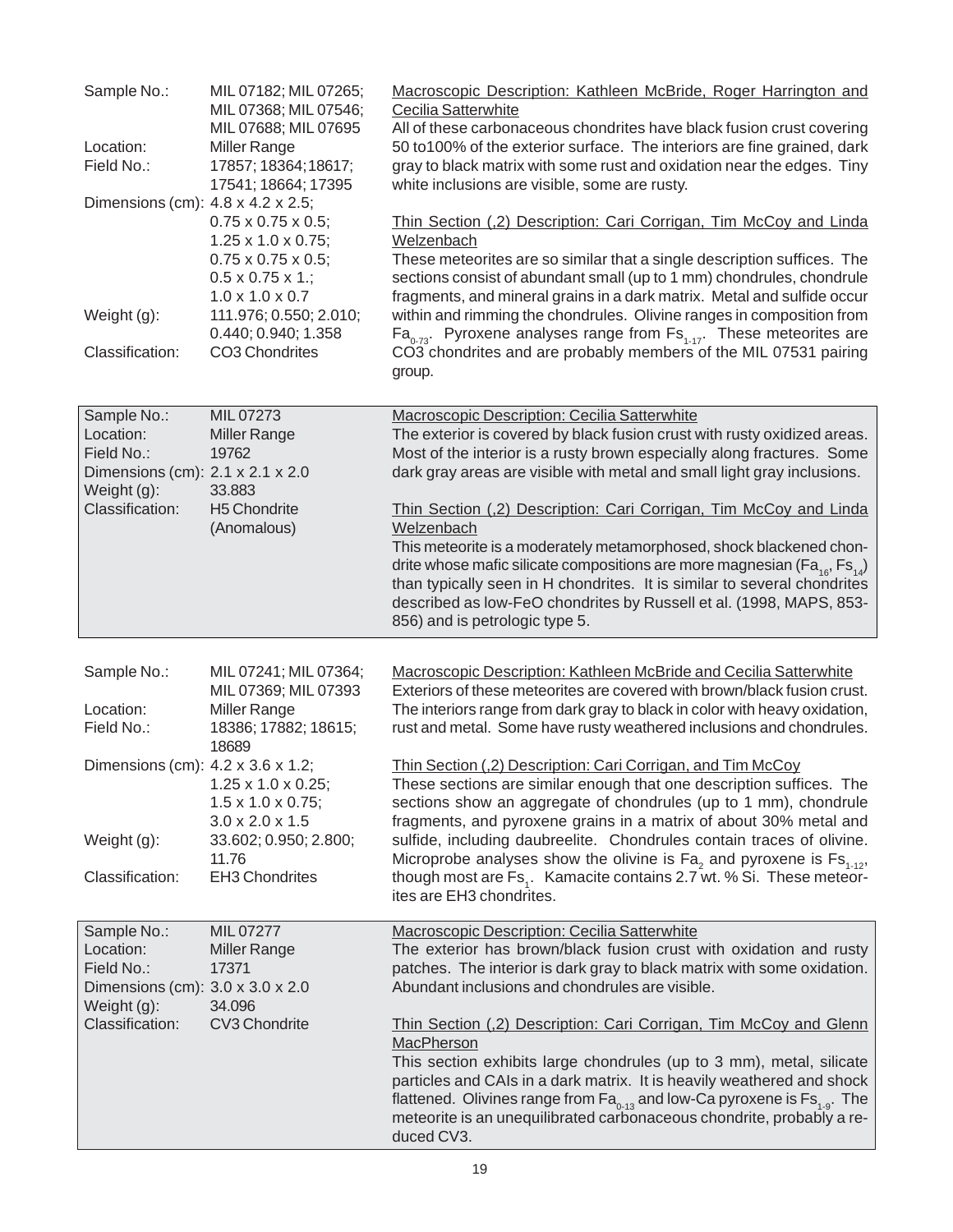| Sample No.:                                  | MIL 07447           | <b>Macroscopic Description: Cecilia Satterwhite</b>                     |
|----------------------------------------------|---------------------|-------------------------------------------------------------------------|
| Location:                                    | <b>Miller Range</b> | 90% black fractured fusion crust covers the surface of this achondrite. |
| Field No.:                                   | 19014               | Some oxidation is present. The interior is a dark gray to black matrix  |
| Dimensions (cm): $3.8 \times 2.0 \times 2.0$ |                     | with a crystalline texture and some rusty areas.                        |
| Weight $(g)$ :                               | 31.956              |                                                                         |
| Classification:                              | Ureilite            | Thin Section (,2) Description: Cari Corrigan, and Tim McCoy             |
|                                              |                     | The section consists of an aggregate of large (up to 1 mm) olivine and  |

pigeonite grains. Individual olivine grains are rimmed by carbon-rich material containing traces of metal. Metal forms veins between olivines. Olivine has cores of Fa<sub>17</sub> with rims reduced to Fa<sub>10</sub>. Pigeonite compositions are  $\mathsf{Fs}_{\mathsf{14}}\mathsf{Wo}_{\mathsf{10}}.$  The meteorite is a ureilite.

| Sample No.:                      | MIL 07588           | <b>Macroscopic Description: Cecilia Satterwhite</b>                                 |
|----------------------------------|---------------------|-------------------------------------------------------------------------------------|
| Location:                        | <b>Miller Range</b> | The exterior is a gray color with some patches of weathered fusion crust            |
| Field No.:                       | 17983               | and oxidation. The matrix is gray with some metal, oxidation and mm                 |
| Dimensions (cm): 1.0 x 1.0 x 1.0 |                     | sized light, dark and weathered inclusions,                                         |
| Weight $(g)$ :                   | 1.363               |                                                                                     |
| Classification:                  | <b>CB Chondrite</b> | Thin Section (,2) Description: Cari Corrigan, Tim McCoy and Linda                   |
|                                  |                     | Welzenbach                                                                          |
|                                  |                     | The section consists of metal and chondrules. Metal occurs as rounded               |
|                                  |                     | particles up to 4 mm in diameter. Chondrules and chondrule fragments                |
|                                  |                     | up to 0.5 mm are dominated by radiating pyroxene textures with olivine              |
|                                  |                     | present. Silicates are magnesian ( $Fa_{4,3}$ , $Fs_{4,3}$ ). The meteorite is a CB |
|                                  |                     | chondrite and may be paired with MIL 05082.                                         |
|                                  |                     |                                                                                     |

| Sample No.:                       | MIL 07590; MIL 07597;<br>MIL 07669; MIL 07678;<br>MIL 07681; MIL 07683;<br>MIL 07684; MIL 07685;<br>MIL 07690; MIL 07691;<br>MIL 07696; MIL 07699                                                                                                                                                                                                                         | Macroscopic Description: Kathleen McBride and Roger Harrington<br>The exteriors of these carbonaceous chondrites have brown/black fu-<br>sion crust with polygonal fractures. The interiors of these meteorites<br>have dark gray to black matrixes with some weathered areas. Most<br>have white and light gray chondrules and inclusions. 07669 has mint<br>green colored evaporates over half of its surface.                                                              |
|-----------------------------------|---------------------------------------------------------------------------------------------------------------------------------------------------------------------------------------------------------------------------------------------------------------------------------------------------------------------------------------------------------------------------|-------------------------------------------------------------------------------------------------------------------------------------------------------------------------------------------------------------------------------------------------------------------------------------------------------------------------------------------------------------------------------------------------------------------------------------------------------------------------------|
| Location:                         | Miller Range                                                                                                                                                                                                                                                                                                                                                              |                                                                                                                                                                                                                                                                                                                                                                                                                                                                               |
| Field No.:                        | 17596; 17987; 18385;<br>17540; 17993; 17590;                                                                                                                                                                                                                                                                                                                              | Thin Section (,2) Description: Cari Corrigan, Tim McCoy and Linda<br>Welzenbach                                                                                                                                                                                                                                                                                                                                                                                               |
|                                   | 18116; 18351; 17980;<br>19753; 18322; 17546                                                                                                                                                                                                                                                                                                                               | The sections are so similar that a single description suffices. The sec-<br>tions exhibit large chondrules (up to 3 mm) and CAIs in a dark matrix.                                                                                                                                                                                                                                                                                                                            |
| Dimensions (cm): 1.5 x 1.0 x 0.5; | $1.25 \times 1.25 \times 0.5$ ;<br>$3.0 \times 2.0 \times 1.5$ ;<br>$3.0 \times 2.0 \times 1.0$ ;<br>$3.0 \times 2.5 \times 1.5$ ;<br>$2.5 \times 1.0 \times 0.5$ ;<br>$1.0 \times 1.5 \times 0.5$ ;<br>$2.25 \times 2.25 \times 1.0$ ;<br>$2.5 \times 2.0 \times 1.0$ ;<br>$1.5 \times 2.5 \times 0.7$ ;<br>$3.5 \times 3.5 \times 1.0$ ;<br>$1.2 \times 2.0 \times 0.7$ | Olivines range from $Fa_{0.64}$ and low-Ca pyroxene is $Fs_{1.5}$ . The meteorites<br>are unequilibrated carbonaceous chondrites, probably reduced CV3.<br>These are likely paired with the MIL 07671 pairing group previously re-<br>ported. Pairing of MIL 07690 and MIL 07683 is considered tentative, as<br>the former is dominated by fusion crust and the latter, while similar to<br>other members of the group, lacks metal grains in the thin section ex-<br>amined. |
| Weight $(g)$ :                    | 1.750; 0.980; 15.750;<br>7.660; 20.690; 3.080;<br>1.310; 9.660; 4.933;<br>3.998; 16.447; 1.958                                                                                                                                                                                                                                                                            |                                                                                                                                                                                                                                                                                                                                                                                                                                                                               |
| Classification:                   | CV3 Chondrite                                                                                                                                                                                                                                                                                                                                                             |                                                                                                                                                                                                                                                                                                                                                                                                                                                                               |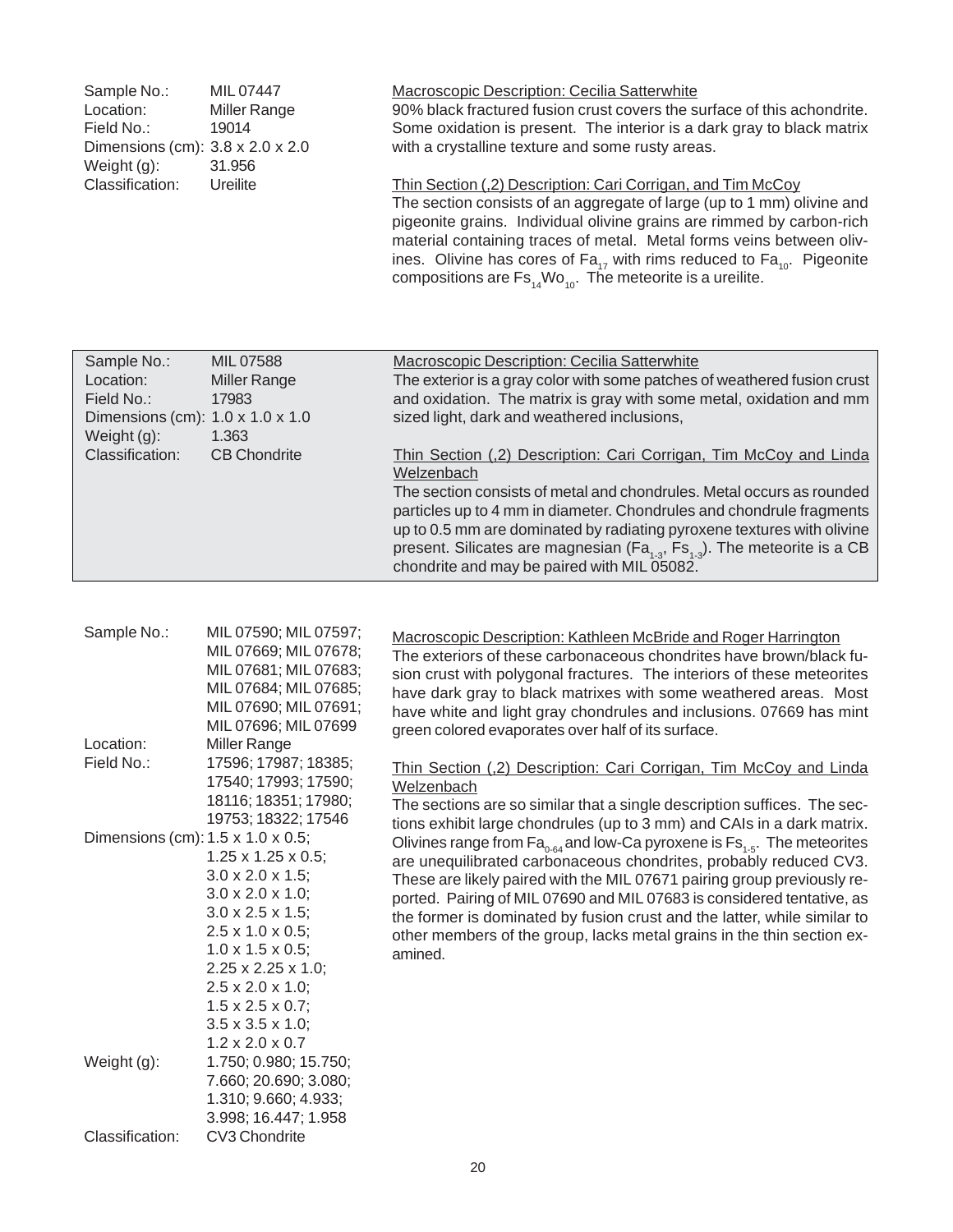| Sample No.:<br>Location:<br>Field No.:<br>Weight (g):<br>Classification: | MIL 07672;<br>MIL 07702<br>Miller Range<br>19237; 17565<br>Dimensions (cm): 1.5 x 1.25 x 0.75;<br>$3.0 \times 1.5 \times 1.2$<br>1.760; 7.376<br><b>CM2 Chondrites</b>               | Macroscopic Description: Roger Harrington and Kathleen McBride<br>The exterior of 07672 has black fusion crust with polygonal fractures and<br>evaporites. Both CM2's have a black fine grained matrix.<br>Thin Section (,2) Description: Cari Corrigan, Tim McCoy, Linda<br>Welzenbach and Karen Stockstill<br>The sections are so similar that a single description suffices. The sec-<br>tions consist of moderately abundant small chondrules (up to 0.5 mm),<br>mineral grains, and CAIs set in a black matrix; rare metal, sulfide and<br>carbonate grains are present. Chondrules are moderately to heavily<br>altered. Olivine compositions are $Fa_{0.19}$ . Aqueous alteration of the matrix<br>is substantial, but the chondrules are only modestly altered. The<br>meteorites are CM2 chondrites. |
|--------------------------------------------------------------------------|--------------------------------------------------------------------------------------------------------------------------------------------------------------------------------------|---------------------------------------------------------------------------------------------------------------------------------------------------------------------------------------------------------------------------------------------------------------------------------------------------------------------------------------------------------------------------------------------------------------------------------------------------------------------------------------------------------------------------------------------------------------------------------------------------------------------------------------------------------------------------------------------------------------------------------------------------------------------------------------------------------------|
|                                                                          |                                                                                                                                                                                      |                                                                                                                                                                                                                                                                                                                                                                                                                                                                                                                                                                                                                                                                                                                                                                                                               |
| Sample No.:<br>Location:                                                 | MIL 07497; MIL 07674;<br>MIL 07675; MIL 07680;<br>MIL 07682; MIL 07692;<br>MIL 07703<br>Miller Range                                                                                 | Macroscopic Description: Kathleen McBride and Roger Harrington<br>The exteriors of these meteorites have purplish black to black fusion<br>crust with polygonal fractures. The interior matrixes range in color from<br>gray to black, fine grained with white and light gray inclusions. Some<br>have rusty areas and some have evaporites.                                                                                                                                                                                                                                                                                                                                                                                                                                                                  |
| Field No.:                                                               | 18134; 18324; 19858;<br>18173; 17851; 17908;                                                                                                                                         | Thin Section (,2) Description: Tim McCoy, Cari Corrigan, Linda                                                                                                                                                                                                                                                                                                                                                                                                                                                                                                                                                                                                                                                                                                                                                |
| Dimensions (cm): 2.0 x 1.0 x 1.0;                                        | 17998<br>$2.5 \times 1.5 \times 1.0$ ;<br>$3.75 \times 3.5 \times 2.75$ ;<br>2.5 x 1.75 x 0.75;<br>2.5 x 1.5 x 0.75;<br>$2.5 \times 1.0 \times 2.0$ ;<br>$2.5 \times 3.0 \times 2.0$ | Welzenbach, Karen Stockstill<br>The sections are so similar that a single description suffices. The sec-<br>tions consist of moderately abundant small chondrules (up to 0.5 mm),<br>mineral grains, and CAIs set in a black matrix; rare metal and sulfide<br>grains are present. Chondrules are very lightly altered. Olivine composi-<br>tions are $Fa_{0.55}$ pyroxene is $Fs_{1.5}$ . Aqueous alteration of the matrix is<br>substantial, but the chondrules are only modestly altered. The meteor-<br>ites are CM2 chondrites.                                                                                                                                                                                                                                                                          |
| Weight $(g)$ :                                                           | 4.060; 4.230; 37.430;<br>2.470; 5.100; 5.230;<br>13.619                                                                                                                              |                                                                                                                                                                                                                                                                                                                                                                                                                                                                                                                                                                                                                                                                                                                                                                                                               |
| Classification:                                                          | CM2 Chondrite                                                                                                                                                                        |                                                                                                                                                                                                                                                                                                                                                                                                                                                                                                                                                                                                                                                                                                                                                                                                               |

| Sample No.:<br>Location:<br>Field No.:<br>Weight (g):<br>Classification: | <b>DOM 08001</b><br><b>Dominion Range</b><br>19327<br>Dimensions (cm): 12.5 x 13.5 x 8.0<br>1305.4<br>Eucrite (Brecciated) | <b>Macroscopic Description: Roger Harrington</b><br>Shiny black fusion crust covers 80% of the exterior surface. The remain-<br>ing 20% is a light gray medium to fine-grained matrix with medium gray<br>mottling and trace rust spots. This sample has several elongate, ori-<br>ented voids on the top-west face that range in diameter from 1 to 14 mm.<br>The interior is a light gray medium to fine-grained matrix with medium<br>gray mottling and trace rust spots.                                                                                                                                      |
|--------------------------------------------------------------------------|----------------------------------------------------------------------------------------------------------------------------|-------------------------------------------------------------------------------------------------------------------------------------------------------------------------------------------------------------------------------------------------------------------------------------------------------------------------------------------------------------------------------------------------------------------------------------------------------------------------------------------------------------------------------------------------------------------------------------------------------------------|
|                                                                          |                                                                                                                            | Thin Section (,2) Description: Cari Corrigan<br>This meteorite is dominated by fine-grained (~200 micron average grain<br>size) basaltic material which occurs as both the host and clasts within<br>these meteorites. Occasional coarser-grained clasts, with grain sizes<br>up to 1.5 mm, are observed. Mineral compositions are homogeneous<br>with orthopyroxene (Fs <sub>61</sub> Wo <sub>2</sub> ), with lamellae of augite (Fs <sub>25</sub> Wo <sub>45</sub> ), and<br>plagioclase (An <sub>se</sub> Or <sub>os</sub> ). The Fe/Mn ratio of the pyroxene is ~34. The<br>meteorite is a brecciated eucrite |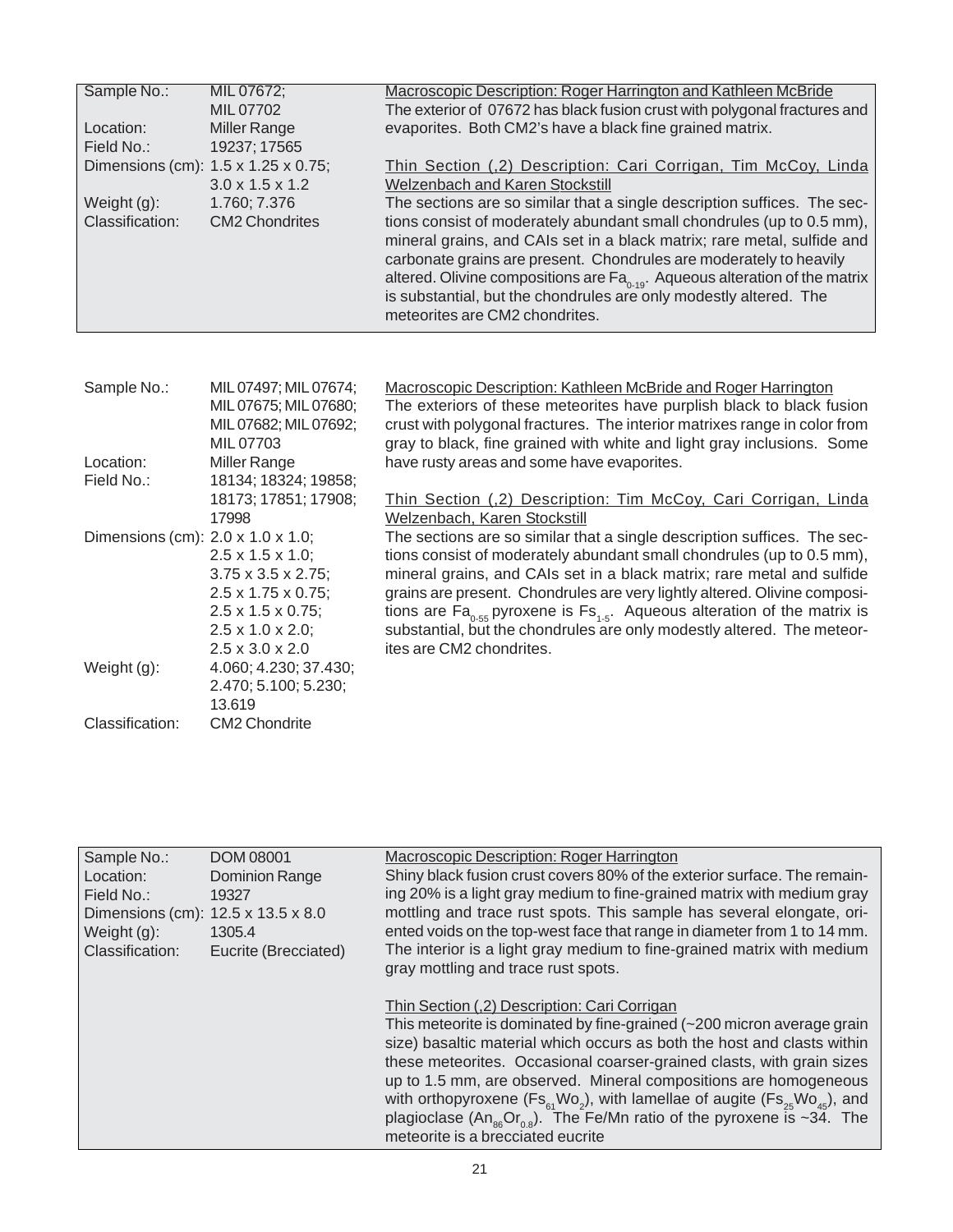| Sample No.:<br>Location:<br>Field No.:<br>Dimensions (cm): $6.5 \times 5.0 \times 4.0$<br>Weight (g):    | <b>DOM 08002</b><br>Dominion Range<br>17134<br>173.220        | Macroscopic Description: Kathleen McBride<br>80% of the exterior is covered with brown/black fusion crust with polygo-<br>nal fractures and evaporates. The interior has a medium gray matrix with<br>lighter gray clasts that range in size from $0.5 - 1.5$ mm.                                                                                                                                                                                                                        |
|----------------------------------------------------------------------------------------------------------|---------------------------------------------------------------|------------------------------------------------------------------------------------------------------------------------------------------------------------------------------------------------------------------------------------------------------------------------------------------------------------------------------------------------------------------------------------------------------------------------------------------------------------------------------------------|
| Classification:                                                                                          | <b>LL Chondrite</b><br>(Impact Melt)                          | Thin Section (,2) Description: Cari Corrigan<br>This section consists of a matrix of individual mineral fragments up to<br>100 microns in a melt-textured matrix with rounded to ellipsoidal metal-<br>sulfide blebs. It also exhibits larger (up to several mm) unmelted chon-<br>dritic fragments with relict barred olivine and radial pyroxene chondrules.<br>Olivine is $\text{Fa}_{30}$ , pyroxene is $\text{Fs}_{25}$ . This meteorite is an LL chondrite impact<br>melt breccia. |
| Sample No.:<br>Location:<br>Field No.:<br>Dimensions (cm): $6.5 \times 4.5 \times 4.0$<br>Weight $(g)$ : | <b>DOM 08003</b><br><b>Dominion Range</b><br>18574<br>108,980 | <b>Macroscopic Description: Kathleen McBride</b><br>95% of the exterior is purple to brown fusion crust with polygonal frac-<br>tures. The interior matrix is black and contains <mm chon-<br="" sized="" white="">drules.</mm>                                                                                                                                                                                                                                                          |
| Classification:                                                                                          | <b>CM2 Chondrite</b>                                          | Thin Section (,2) Description: Cari Corrigan<br>The section consists of a few small chondrules (up to 0.5 mm), mineral<br>grains and CAIs set in a black matrix; rare metal, sulfide and carbonate<br>grains are present. Olivine compositions are $\text{Fa}_{3.48}$ . Aqueous alteration<br>of the matrix is substantial, but the chondrules are only modestly al-<br>tered. The meteorite is a CM2 chondrite.                                                                         |

| Sample No.:                      | <b>DOM 08008</b>     | <b>Macroscopic Description: Roger Harrington</b>                            |
|----------------------------------|----------------------|-----------------------------------------------------------------------------|
| Location:                        | Dominion Range       | Dull black fusion crust covers 5% of the exterior surface. The remaining    |
| Field No.:                       | 19186                | 95% is a heavily pitted, light gray medium to fine-grained matrix with rust |
| Dimensions (cm): 3.5 x 4.0 x 2.5 |                      | brown mottling. The interior is a light gray, medium to fine-grained matrix |
| Weight $(g)$ :                   | 27.07                | with dark gray mottling.                                                    |
| Classification:                  | Eucrite (Brecciated) |                                                                             |
|                                  |                      | Thin Section (,2) Description: Cari Corrigan                                |
|                                  |                      | This meteorite is dominated by fine-grained (~200 micron average grain      |

size) basaltic material which occurs as both the host and clasts within these meteorites. Occasional coarser-grained clasts, with grain sizes up to 2 mm, are observed. Mineral compositions are homogeneous with orthopyroxene (Fs $_{\rm{60}}$ Wo $_{\rm{2}}$ ), with lamellae of augite (Fs $_{\rm{26}}$ Wo $_{\rm{43}}$ ), and plagioclase (An $_{\rm g2}$ Or $_{\rm 0.1}$ ). The Fe/Mn ratio of the pyroxene is ~34. The meteorite is a brecciated eucrite.

| Sample No.:<br>Location:<br>Field No.: | <b>DOM 08009</b><br>Dominion Range<br>18274 | Macroscopic Description: Kathleen McBride<br>The exterior is a dull brown color with polygonal fractures. The dark<br>brown to black interior has <mm inclusions.<="" sized="" th="" white=""></mm>                                                                          |
|----------------------------------------|---------------------------------------------|------------------------------------------------------------------------------------------------------------------------------------------------------------------------------------------------------------------------------------------------------------------------------|
|                                        | Dimensions (cm): 2.0 x 1.75 x 1.75          |                                                                                                                                                                                                                                                                              |
| Weight $(g)$ :                         | 5.230                                       | Thin Section (,2) Description: Cari Corrigan, and Tim McCoy                                                                                                                                                                                                                  |
| Classification:                        | <b>CM2 Chondrite</b>                        | The section consists of a few small chondrules (up to 0.5 mm), mineral<br>grains, and CAIs set in a black matrix; rare metal, sulfide and carbonate<br>grains are present. Olivine compositions are $Fa_{1-4}$ pyroxene is $Fs_{1-2}$ .<br>The meteorite is a CM2 chondrite. |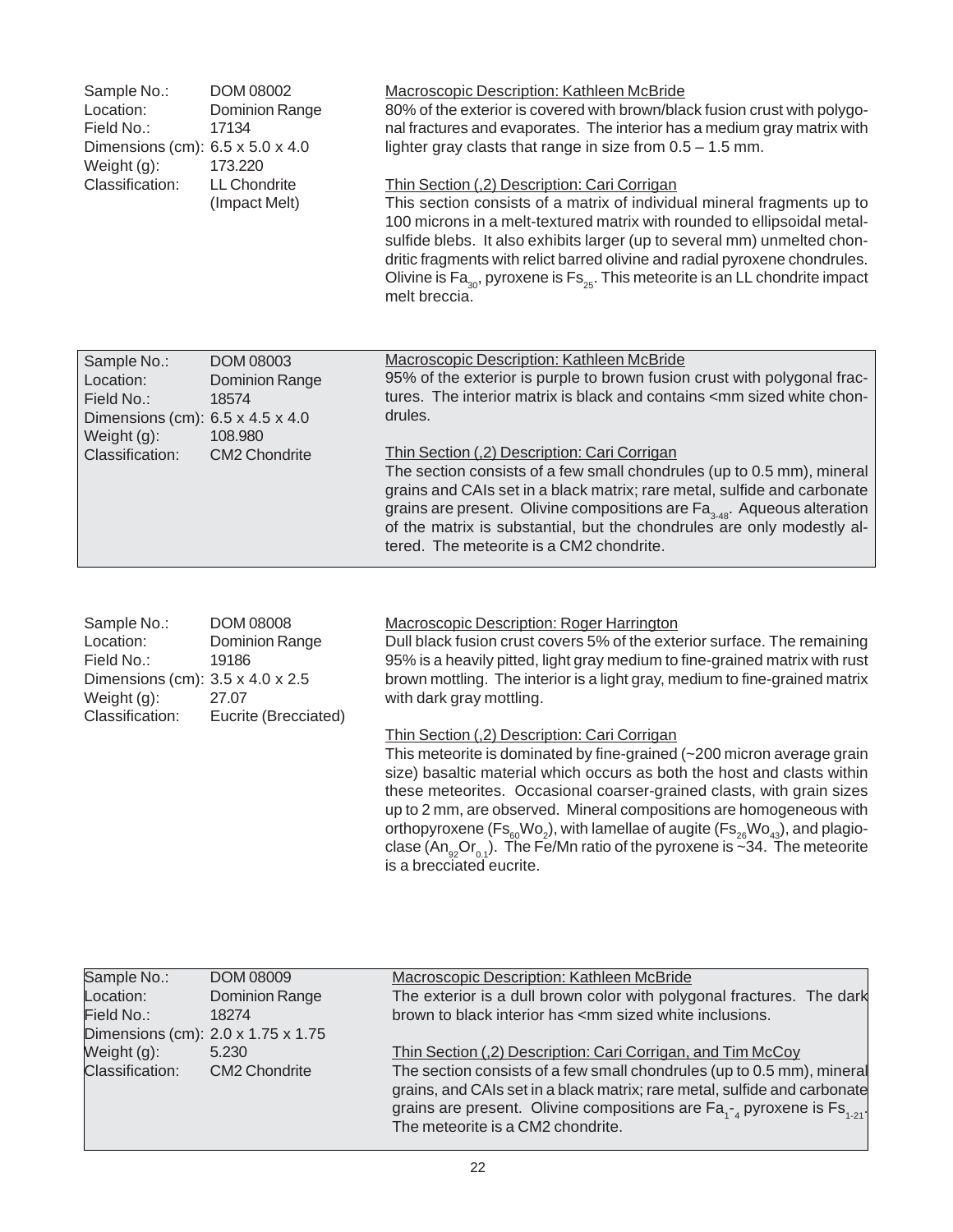| Sample No.:                      | DOM 08016            | <b>Macroscopic Description: Kathleen McBride</b>                                                |
|----------------------------------|----------------------|-------------------------------------------------------------------------------------------------|
| Location:                        | Dominion Range       | The exterior is a dull brown color with polygonal fractures. The interior                       |
| Field No.:                       | 18296                | is dark brown to black and has <mm inclusions.="" is<="" sized="" td="" there="" white=""></mm> |
| Dimensions (cm): 2.5 x 1.5 x 1.0 |                      | rusting along a penetrating fracture. Evaporites and metal are visible.                         |
| Weight (g):                      | 6.190                |                                                                                                 |
| Classification:                  | <b>CM2 Chondrite</b> | Thin Section (,2) Description: Cari Corrigan                                                    |
|                                  |                      | The section consists of moderately abundant small chondrules (up to                             |
|                                  |                      | 0.5 mm), mineral grains, and CAIs set in a black matrix; rare metal,                            |
|                                  |                      | sulfide and carbonate grains are present. Olivine compositions are                              |

chondrite.

Fa $_{1\text{-}31}$ pyroxene is Fs $_{3\text{-}19}$ . Aqueous alteration of the matrix is substantial, but the chondrules are only modestly altered. The meteorite is a CM2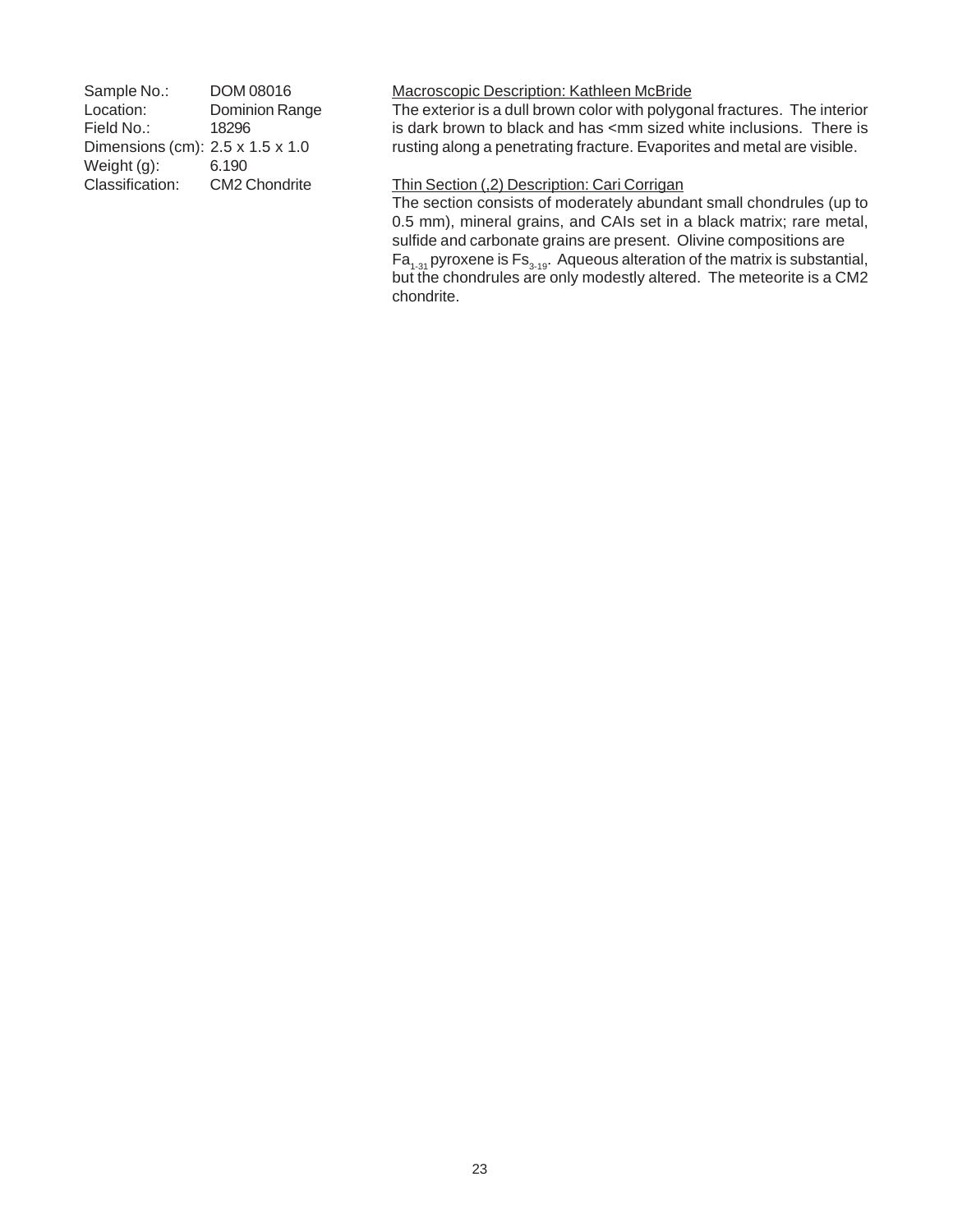## *Sample Request Guidelines*

The Meteorite Working Group (MWG), is a peer-review committee which meets twice a year to guide the collection, curation, allocation, and distribution of the U.S. collection of Antarctic meteorites. The deadline for submitting a request is 2 weeks prior to the scheduled meeting.

Requests that are received by the MWG secretary by **Feb. 17, 2010 deadline** will be reviewed at the MWG meeting **March 5-6, 2010 in Woodlands, Tx.** Requests that are received after the deadline may be delayed for review until MWG meets again in the Fall of 2010. Please submit your requests on time. Questions pertaining to sample requests can be directed to the MWG secretary by email, fax or phone.

Requests for samples are welcomed from research scientists of all countries, regardless of their current state of funding for meteorite studies. Graduate student requests should have a supervising scientist listed to confirm access to facilities for analysis. All sample requests will be reviewed in a timely manner. Sample requests that do not meet the curatorial allocation guidelines will be reviewed by the Meteorite Working Group (MWG). Issuance of samples does not imply a commitment by any agency to fund the proposed research. Requests for financial support must be submitted separately to an appropriate funding agency. As a matter of policy, U.S. Antarctic meteorites are the property of the National Science Foundation, and all allocations are subject to recall.

Samples can be requested from any meteorite that has been made available through announcement in any issue of the *Antarctic Meteorite Newsletter* (beginning with 1(1) in June, 1978). Many of the meteorites have also been described in five *Smithsonian Contributions to the Earth Sciences*: Nos. 23, 24, 26, 28,

and 30. Tables containing all classified meteorites as of August 2006 have been published in the Meteoritical Bulletins and *Meteoritics* and *Meteoritics and Planetary Science* (these are listed in Table 3 of this newsletter. They are also available online at:

http://www.meteoriticalsociety.org/ simple\_template.cfm?code= pub\_bulletin

The most current listing is found online at:

#### **http://curator.jsc.nasa.gov/ curator/antmet/us\_clctn.htm**

All sample requests should be made electronically using the form at:

#### **http://curator.jsc.nasa.gov/curator/antmet/samreq.htm**

The purpose of the sample request form is to obtain all information MWG needs prior to their deliberations to make an informed decision on the request. Please use this form if possible.

The preferred method of request transmittal is via e-mail. Please send requests and attachments to:

JSC-ARES-MeteoriteRequest@nasa.gov

Type **MWG Request** in the e-mail subject line. Please note that the

form has signature blocks. The signature blocks should only be used if the form is sent via Fax or mail.

Each request should accurately refer to meteorite samples by their respective identification numbers and should provide detailed scientific justification for proposed research. Specific requirements for samples, such as sizes or weights, particular locations (if applicable) within individual specimens, or special handling or shipping procedures should be explained in each request. Some meteorites are small, of rare type, or are considered special because of unusual properties. Therefore, it is very important that all requests specify both the optimum amount of material needed for the study and the minimum amount of material that can be used. Requests for thin sections that will be used in destructive procedures such as ion probe, laser ablation, etch, or repolishing must be stated explicitly.

Consortium requests should list the members in the consortium. All necessary information should be typed on the electronic form, although informative attachments (reprints of publication that explain rationale, flow diagrams for analyses, etc.) are welcome.

#### **Antarctic Meteorite Laboratory Contact Numbers**

Please submit request to**: JSC-ARES-MeteoriteRequest@nasa.gov**

**Kevin Righter Curator** Mail code KT NASA Johnson Space Center Houston, Texas 77058 (281) 483-5125 kevin.righter-1@nasa.gov

**Cecilia Satterwhite Lab Manager/MWG Secretary** Mail code KT NASA Johnson Space Center Houston, Texas 77058 (281) 483-6776 cecilia.e.satterwhite@nasa.gov

**FAX: 281-483-5347**